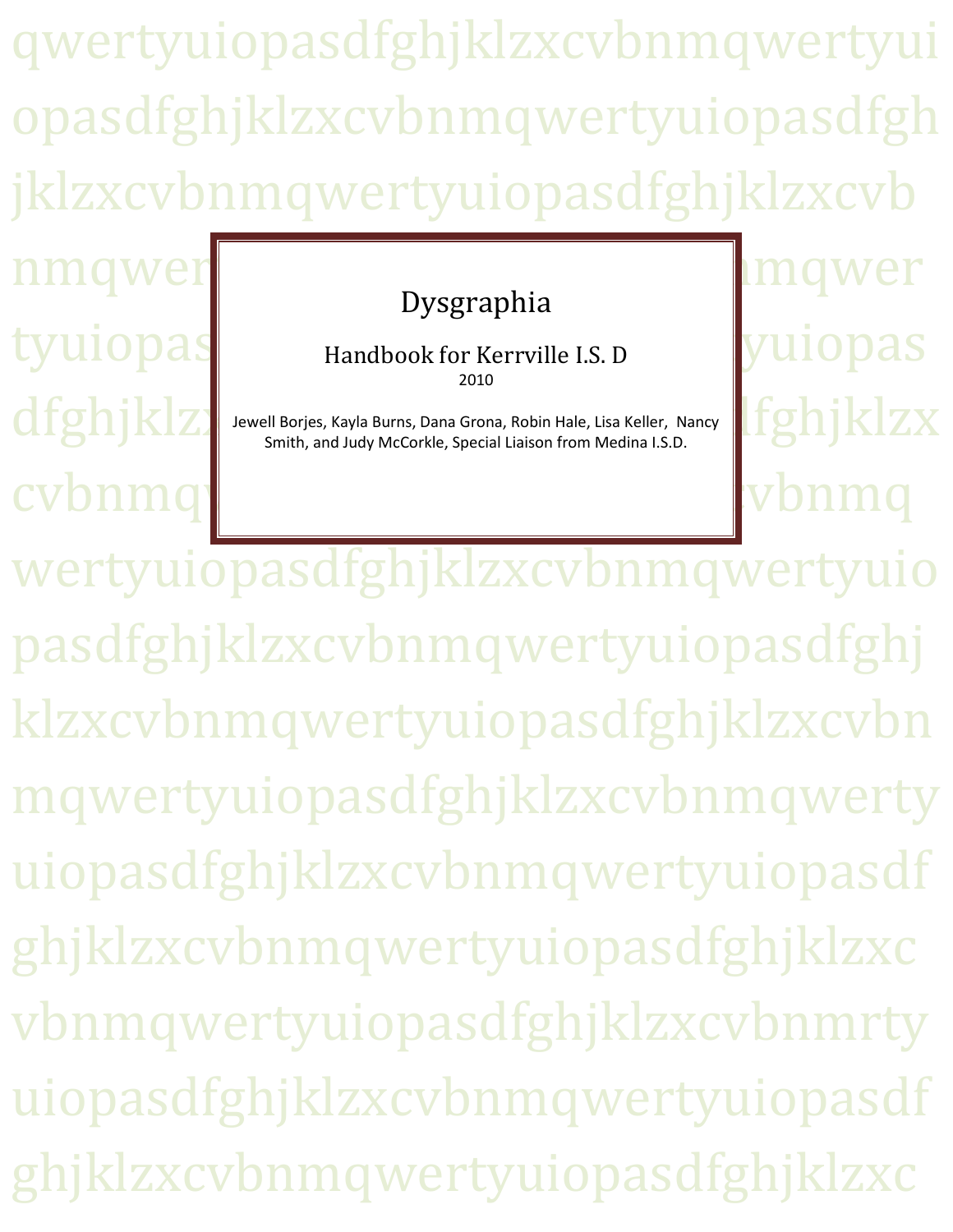## **Table of Contents**

| 3                                                                                 |    |
|-----------------------------------------------------------------------------------|----|
| 3                                                                                 |    |
| Does Dysgraphia Occur Alone or With Other Specific Learning Disabilities?<br>3    |    |
| 4                                                                                 |    |
| What Are Characteristics of Dysgraphia in a Classroom Setting of Younger<br>5     |    |
| Students?                                                                         |    |
| What Are Characteristics of Dysgraphia of Older Students?<br>5                    |    |
| What Is the Process of Identifying Students With Dysgraphia Characteristics?<br>6 |    |
| What Are the Procedures For Students Identified Out of the District?<br>7         |    |
| $\overline{7}$                                                                    |    |
| 2010 TAKS General Test Administrator Manual Pages 99-100                          |    |
| 7                                                                                 |    |
| 8                                                                                 |    |
| 9                                                                                 |    |
| 9                                                                                 |    |
| 9                                                                                 |    |
| What Are the Instructional Considerations for Students With Dysgraphia            | 10 |
|                                                                                   |    |
| What Can Teachers Do to Assist Students with Dysgraphia Characteristics?          | 10 |
|                                                                                   | 11 |
|                                                                                   | 11 |
|                                                                                   | 11 |
|                                                                                   | 11 |
| What Can parents Do to Assist Their Children With Dysgraphia Characteristics?     | 13 |
| What Are Possible Symptoms That Parents Can Look For?                             | 13 |
| What Kinds of Activities Would Improve Handwriting?                               | 14 |
| What Are the Procedures For Assessing Students For Dysgraphia?                    | 15 |
|                                                                                   | 18 |
| How Do Teachers Analyze the Students' Handwriting Results?                        | 20 |
| References & Resources                                                            | 21 |
| Dysgraphia Instructions For the Reading Specialist                                | 22 |
| Appendix A: 1 <sup>st</sup> & 2 <sup>nd</sup> Grade KISD Student Handwriting Form | 23 |
| Appendix B: 3 <sup>rd</sup> -12 <sup>th</sup> Grade KISD Student Handwriting Form | 26 |
| Appendix C: KISD Classroom Handwriting Data Form                                  | 28 |
| KISD Individual Handwriting Data Form                                             | 29 |
|                                                                                   |    |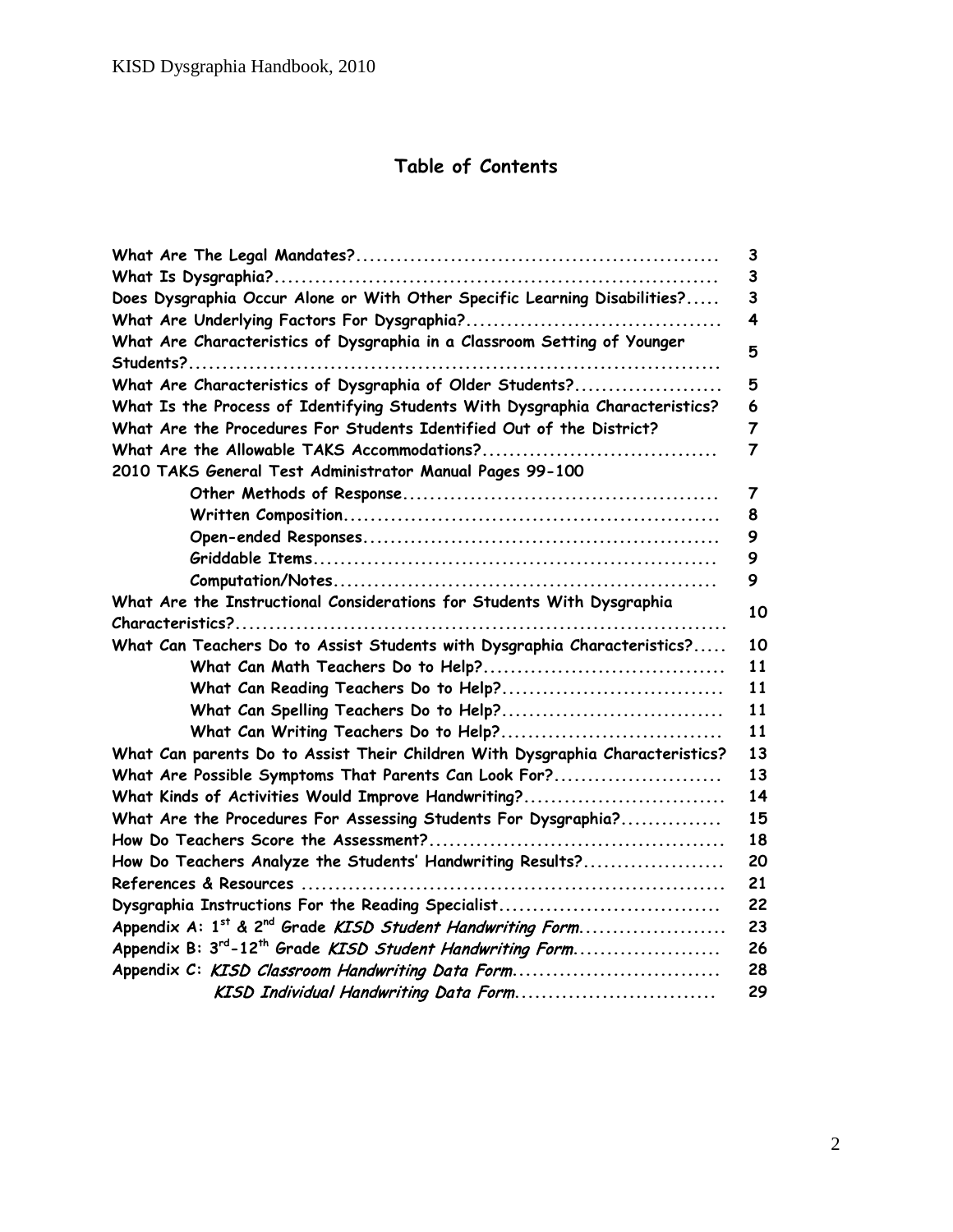#### **Dysgraphia Handbook and Manual**

#### **What Are the Legal Mandates?**

In Texas, the identification and instruction of students with dyslexia and related disorders are mandated. As defined in TEC 38.003: (2) Related disorders include disorders similar to or related to dyslexia such as developmental auditory imperceptions, dysphasia, specific developmental dyslexia, developmental dysgraphia, and developmental spelling disability.

#### **What is Dysgraphia?**

Dysgraphia is a specific learning disability that affects writing abilities. It can manifest itself as difficulties with spelling, handwriting and expressing thoughts on paper (National Center for Learning Disabled, 2009). The International Dyslexia Association (2009) defined dysgraphia as "a specific learning disability that affects how easily children acquire written language and how well they use written language to express their thoughts" (p. 1).

"Dysgraphia is a Greek word. The base word graph refers both to the hand's function in writing and to the letters formed by the hand. The prefix dys indicates that there is impairment. Graph refers to producing letter forms by hand. The suffix ia refers to having a condition. Thus, dysgraphia is the condition of impaired letter writing by hand, that is, disabled handwriting and sometimes spelling" (The International Dyslexia Association, 2008, p. 1).

Students "handwriting may be impaired in 1) legibility—how easily others can recognize their letters out of word context, 2) automaticity—how many legible letters they can write in 15 seconds, and 3) speed—how much time it takes them to complete a writing task" (Berninger & Wolf, 2009, p. x).

#### **Does Dysgraphia Occur Alone or With Other Specific Learning Disabilities?**

It is possible for a student to have dysgraphia without showing evidence of any other learning disability. On the other hand, Regina G. Richards (1999) stated that "dysgraphia is an inefficiency which seldom exists in isolation or without other symptoms of learning problems. It is most commonly related to learning problems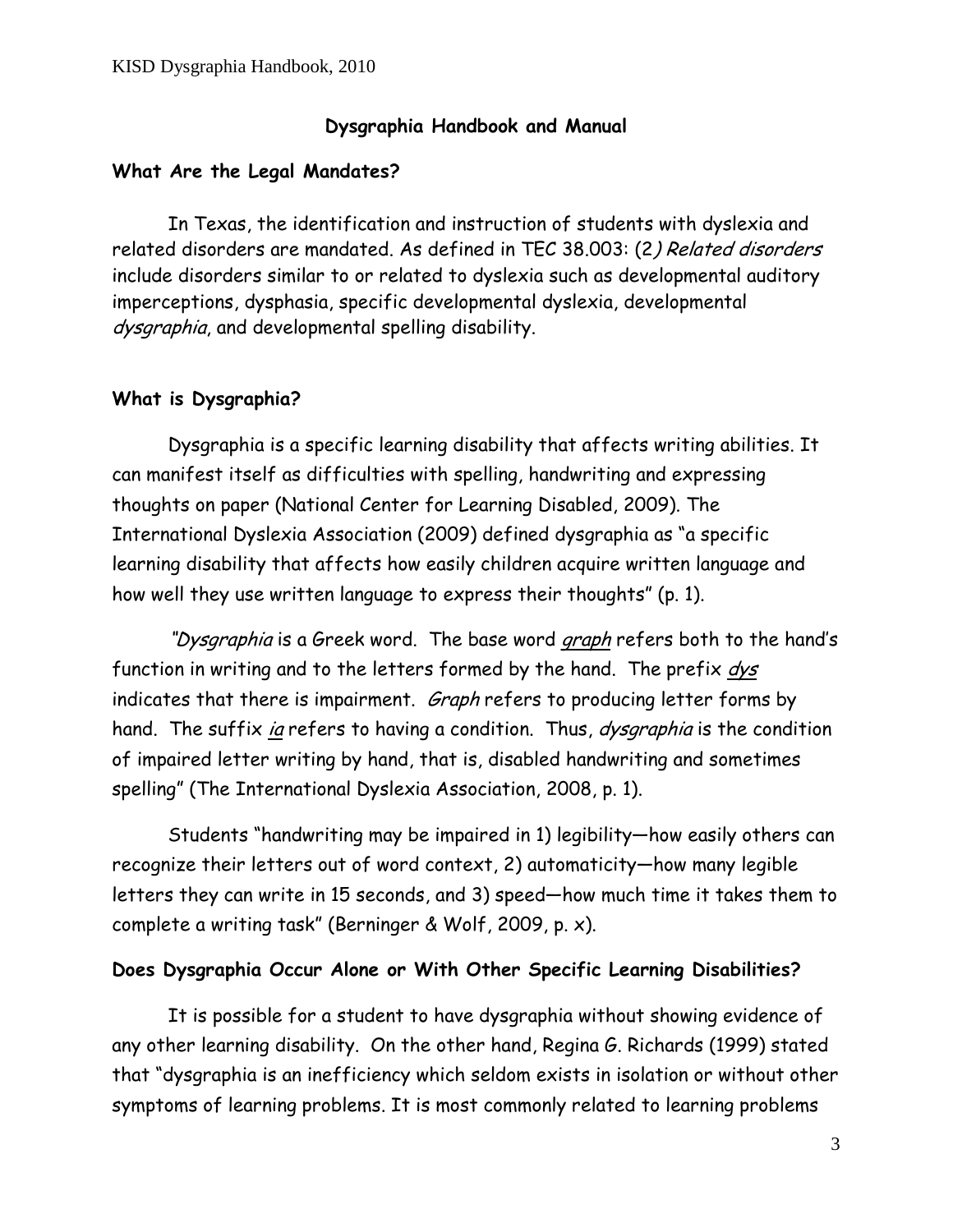within the sphere of written language and is frequently associated with dyslexia" (p. 73).

A student with dyslexia can also have dysgraphia, but a student that has dysgraphia does not always have dyslexia. Students with dyslexia or oral and written language learning disabilities usually have spelling problems but they may or may not have dysgraphia. (Berninger & Wolf, 2009, p. xi). Students with difficulties in handwriting may also have difficulties with spelling. Occasionally, children with spelling problems do not have handwriting or reading problems. "It is important to remember that not all reading and writing problems are the results of dyslexia, oral and written language learning disabilities, and/or dysgraphia" (Berninger & Wolf, 2009, p. xi).

#### **What Are Underlying Factors for Dysgraphia?**

Students with dysgraphia often have problems with sequencing. Studies indicate that what usually appears to be a perceptual problem (reversing letters and numbers, writing words backwards, writing letters out of order and very sloppy handwriting) seems to be related to sequential and rational information processing. These students often have difficulty writing letters and words in sequence. The students could experience extreme difficulty with the "mechanics" of writing (spelling, punctuation, etc.). The students will also have a tendency to mix letters and numbers in formulas. In many cases, students have difficulty even when they do their work slowly. They will often lose their thoughts that they are trying to write about (West Virginia University, 2010).

Students with dysgraphia may also have ADHD – inattentive, hyperactive, or combined inattentive and hyperactive subtypes (International Dyslexia Association, 2008). These students will often experience difficulty with writing and handwriting. This is because the students "also have difficulty organizing and sequencing detailed information. In addition, ADHD students often process information at a very rapid rate and simply do not have the fine-motor skills needed to 'keep up' with their thoughts" (West Virginia University, 2010, p. 1).

Students with dysgraphia may also experience writing difficulties because of auditory or language processing (West Virginia University, 2010). "These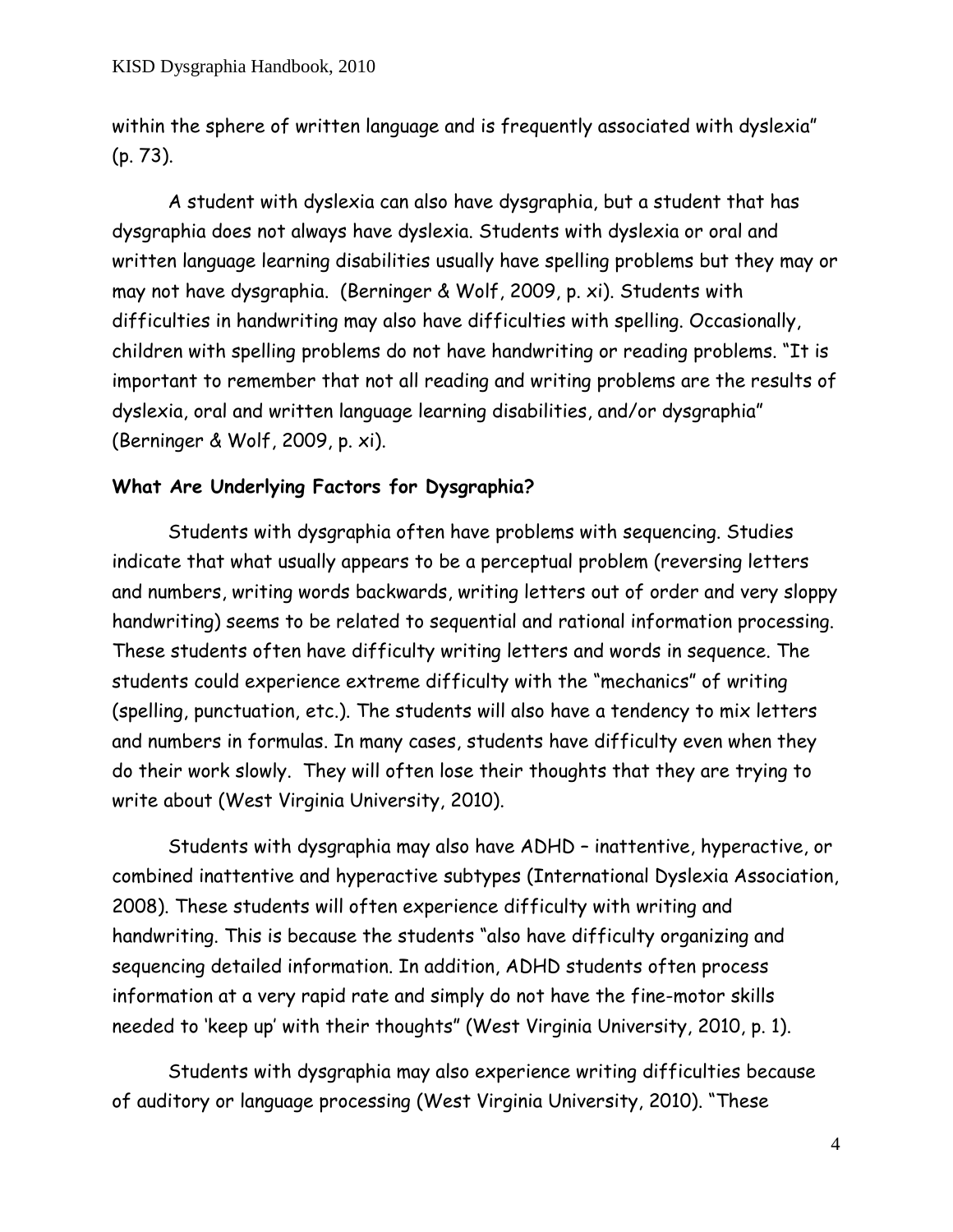students may be uncertain about what they hear and thus have difficulty in learning to spell and write words" (Berninger & Wolf, 2009, p. 32).

# **What Are Characteristics of Dysgraphia In a Classroom Setting of Younger Students?**

"Specific symptoms which may be noted include:

- Cramped fingers on writing tool
- Odd wrist, body, and paper positions
- Excessive erasures
- Mixture of upper and lowercase letters
- Inconsistent letter formations and slant
- Irregular letter sizes and shapes
- Unfinished cursive letters
- Misuse of line and margin
- Poor organization on the page" (Richards, 1999. p. 63)

#### **What Are Characteristics of Dysgraphia of Older Students?**

- Rate and legibility could be affected. "Specific symptoms which may be noted include:
	- 1. Inefficient speed of copying
	- 2. Decreased speed of writing
	- 3. Excessive speed when writing
	- 4. General illegibility
- Inattentiveness about details when writing
- Frequent need for verbal cues and use of sub-vocalizing
- Heavy reliance on vision to monitor what the hand is doing during writing
- Slow implementation of verbal directions that involve sequencing and planning" (Richards, 1999, p. 63)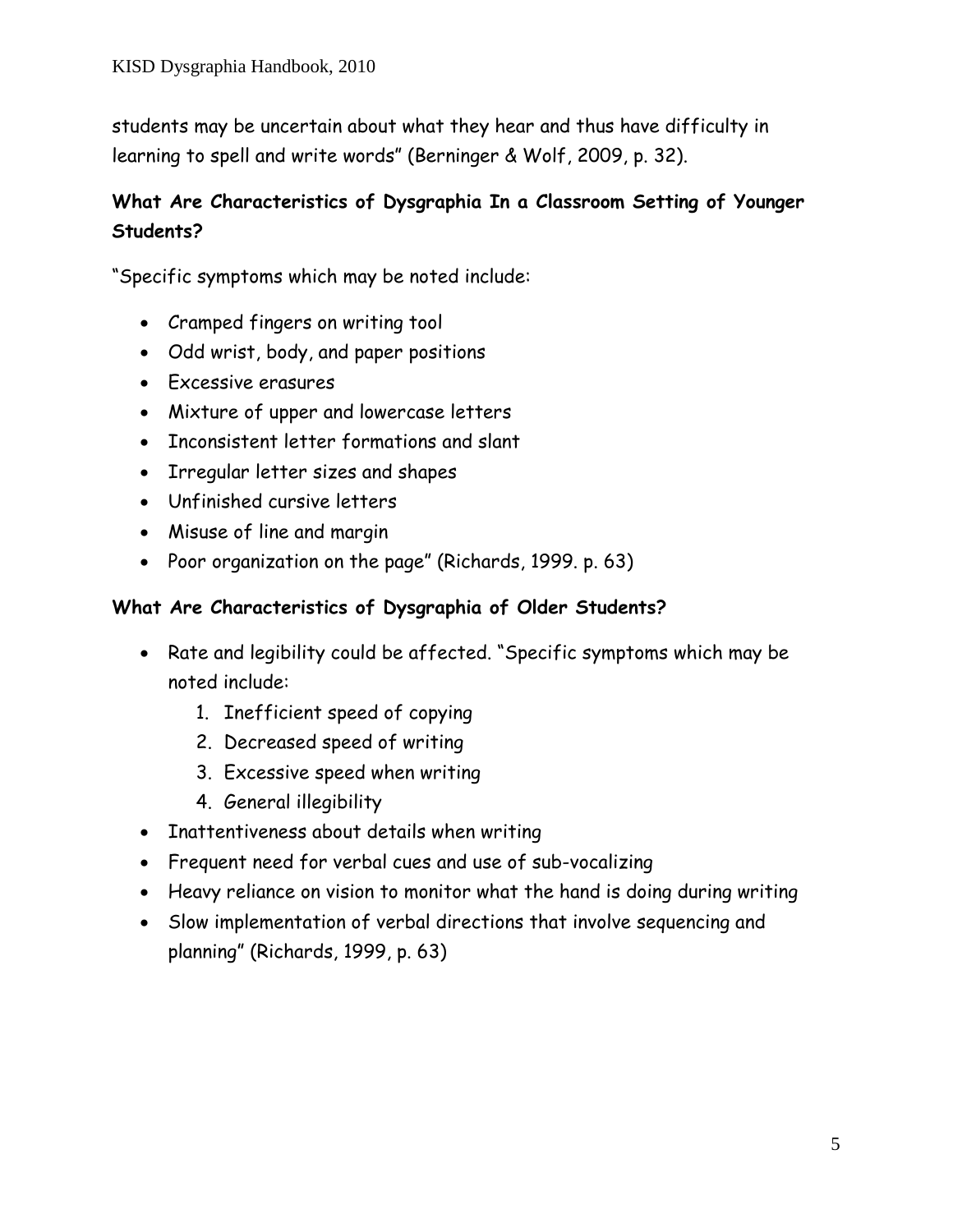# **What Is The Process of Identifying Students With Dysgraphia Characteristics?**

A team or committee of knowledgeable persons (SAT) determines whether the student has dysgraphia characteristics. The team must be knowledgeable about the following:

- The reading and writing process
- Dyslexia and related disorders such as developmental auditory imperceptions, dysphasia, specific developmental dyslexia, developmental *dysgraphia*, and developmental spelling disability
- Dysgraphia instruction
- District, state, and federal guidelines for assessment
- The assessments used which includes The KISD Student Handwriting Form
- The meaning of the collected data

A committee of knowledgeable persons (SAT) determines the identification of dysgraphia characteristics after reviewing all accumulated data including the following areas:

- The observations of the teacher, district, and/or parent/guardian
- Data gathered from the classroom (including student work and the results of classroom measures) and information found in the student's cumulative folder (including the developmental and academic history of the student)
- Data-based documentation of student progress during instruction/intervention; the results of administered assessments
- Language Assessment Proficiency Committee (LPAC) documentation, when applicable
- All other accumulated data regarding the development of the student's learning and his/her educational needs
- KISD Student Handwriting Form

After taking into consideration the previous information, the committee of knowledgeable persons (SAT) determines whether the student has dysgraphia characteristics. If the student has dysgraphia characteristics, the committee of knowledgeable persons (SAT) could place the student under the Rehabilitation Act of 1973, §504, **(unless the parent does not consent).** A student is considered to have a learning difficulty under §504 if the condition substantially limits the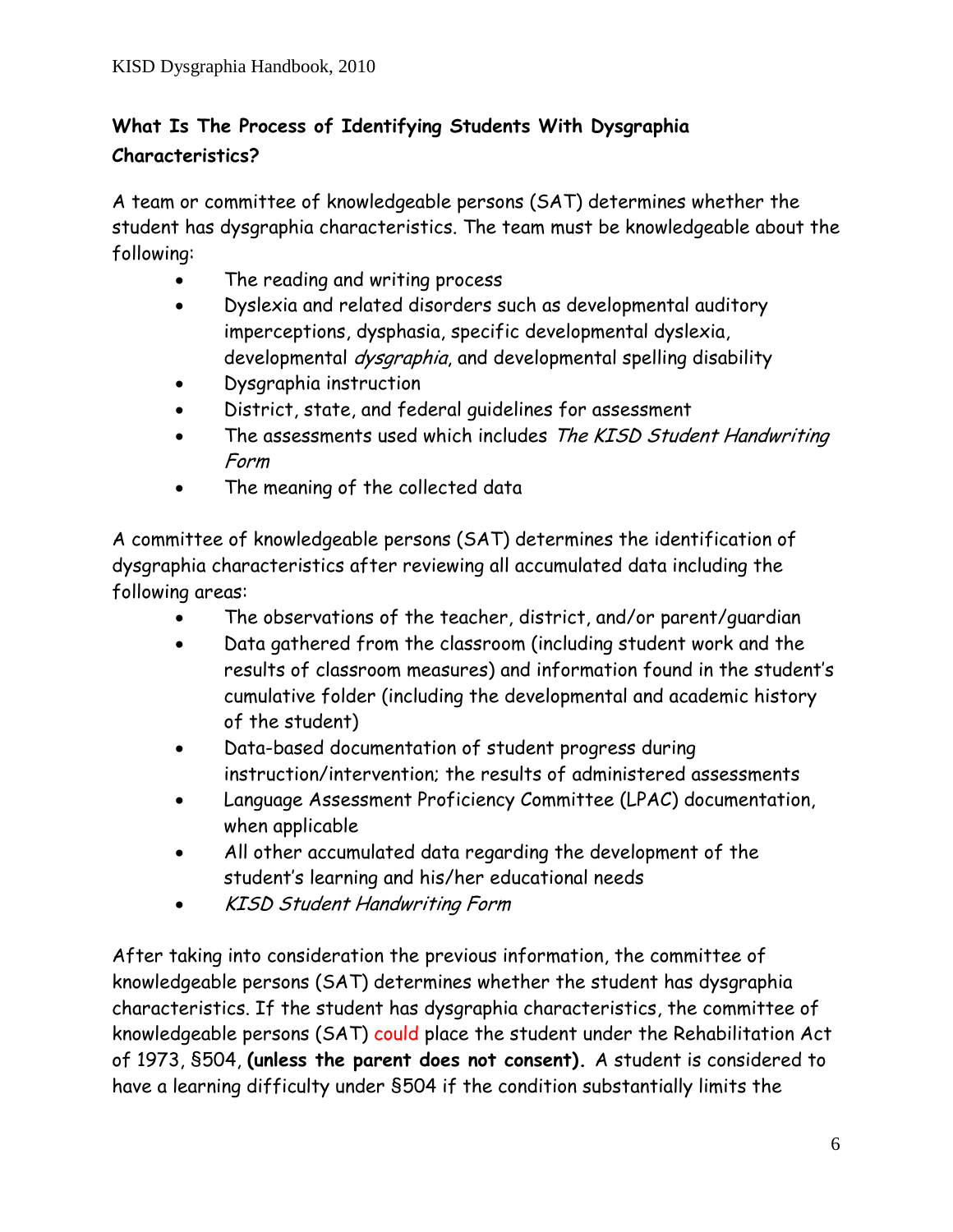student's learning. Students with additional factors that complicate their dysgraphia characteristics may require additional support or referral to special education.

#### **What Are The Procedures For Students Identified Outside The District?**

Students identified as having dysgraphia characteristics or other related disorders from an outside source will be evaluated for eligibility in the district's program. Kerrville ISD may choose to accept the outside assessment, or may reassess the student. In either situation, the committee of knowledgeable persons (SAT) will determine the identification status of a student enrolled in Kerrville ISD, and the placement of the student in the dysgraphia program(s).

#### **What Are The Allowable TAKS Accommodations?**

A testing accommodation is a change to the testing environment to assist a student with special needs so that assessment can mirror classroom instruction as much as possible without invalidating test results. Only test accommodations that do not cause test results to be invalid may be used with state tests. The decision to use a particular accommodation with a student should be made on an individual basis and should take into consideration (a) **the needs of the student** and (b) **whether the student routinely receives the accommodation in classroom instruction**.

#### **2010 TAKS General Test Administrator Manual, pages 99-100**

#### **Other Methods of Response**

A student may have a temporary or permanent disabling condition that interferes with or limits the ability to make notes, do computations, or record responses on a scorable document. This may include, but is not limited to, students with an injury (e.g., broken arm), physical condition (e.g., cerebral palsy), visual difficulties (e.g., extremely limited vision, broken eyeglasses, or tracking difficulties), or a significant deficit in written expression. Students who simply have poor handwriting or spelling skills will most likely NOT fall into this category. However, this accommodation may be appropriate for students who have such severe fine motor or spelling deficits that they cannot communicate meaning through writing.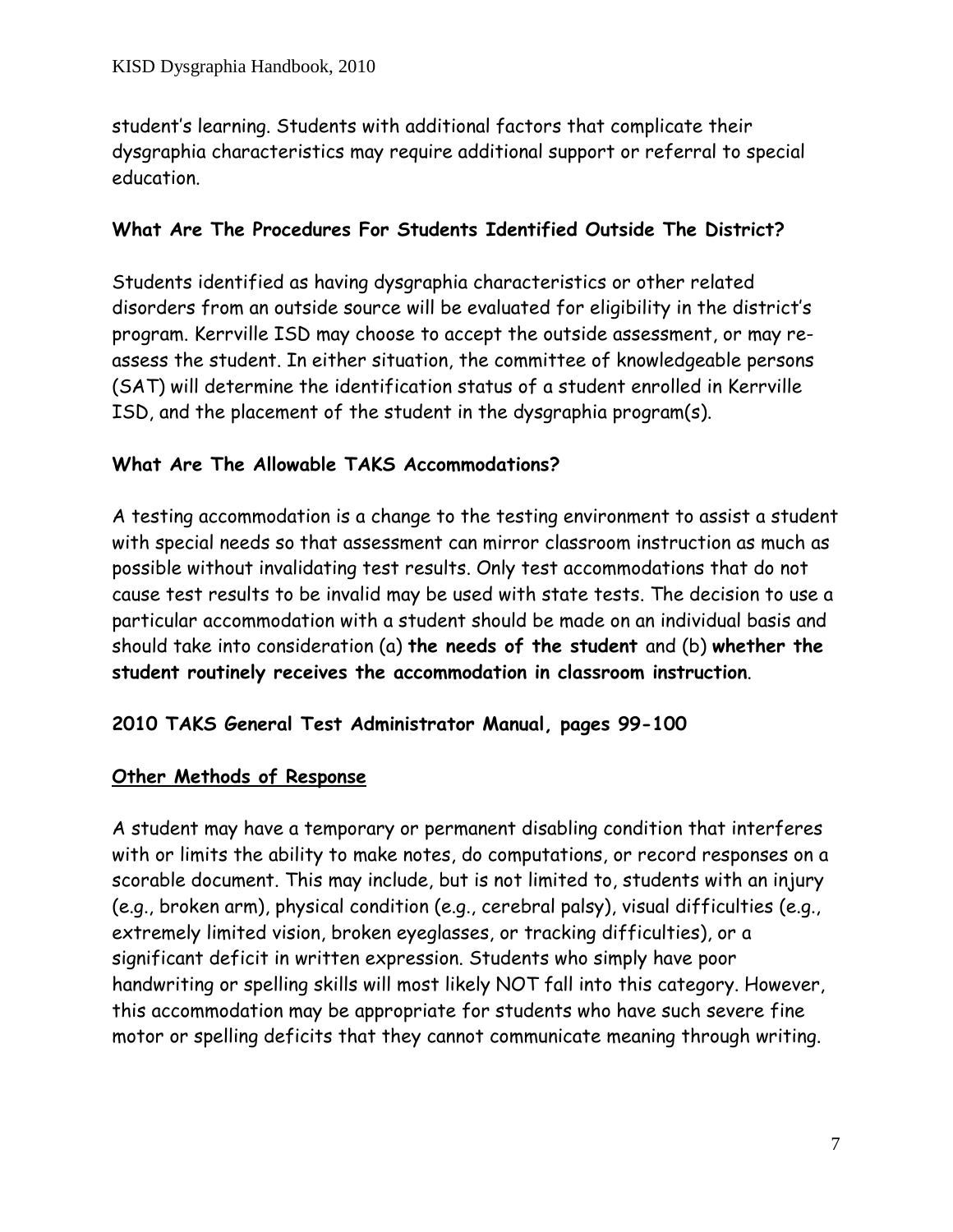Any of the following methods of response are allowed for students who meet the conditions above. Students may respond orally or sign responses to test items; mark responses in the test booklet; point to their response; use an augmentative communication device; record responses on a dry-erase board, chalkboard, or scratch paper (e.g., blank, lined, or graph paper); or type responses on a typewriter, portable word processor, or computer. All special features (e.g., spell check, word predictor) must be disabled for all TAKS writing/ELA tests and the TAKS (Accommodated) or TAKS–M grade 4 writing test. In addition, these special features should be disabled for all other writing/ELA tests unless the student receives spelling assistance as an accommodation. Student responses may not be saved to a disk or hard drive.

A scribe is the trained test administrator who writes down what a student indicates through an assistive communication device, pointing, sign language, print, or speech. Being a scribe requires understanding the boundaries of the assistance to be provided. A scribe may not edit or alter student responses in any way and must record word for word on the standard answer document exactly what the student has indicated. The scribe may not provide feedback regarding the correctness of the student's response. For information regarding the role of a scribe for students who are deaf or hard of hearing, refer to the Accommodations Manual. Specific instructions regarding the role of the scribe in various situations are provided below.

## **Written Composition**

The role of the scribe is to write exactly what is dictated. The scribe should ask for clarification from the student about the intended use of capitalization, punctuation, and spelling of key words that are unique to the student's creativity and word choice (not basic grade-level sight words) since these conventions are part of the score the student receives. The student must have the opportunity to review and edit what the scribe has written; for example, the scribe may intentionally leave out all capitalization and punctuation for the student to edit. The student must be made aware of the space allowed for his or her response so that the transcribed composition will fit onto the two lined pages provided on the standard answer document.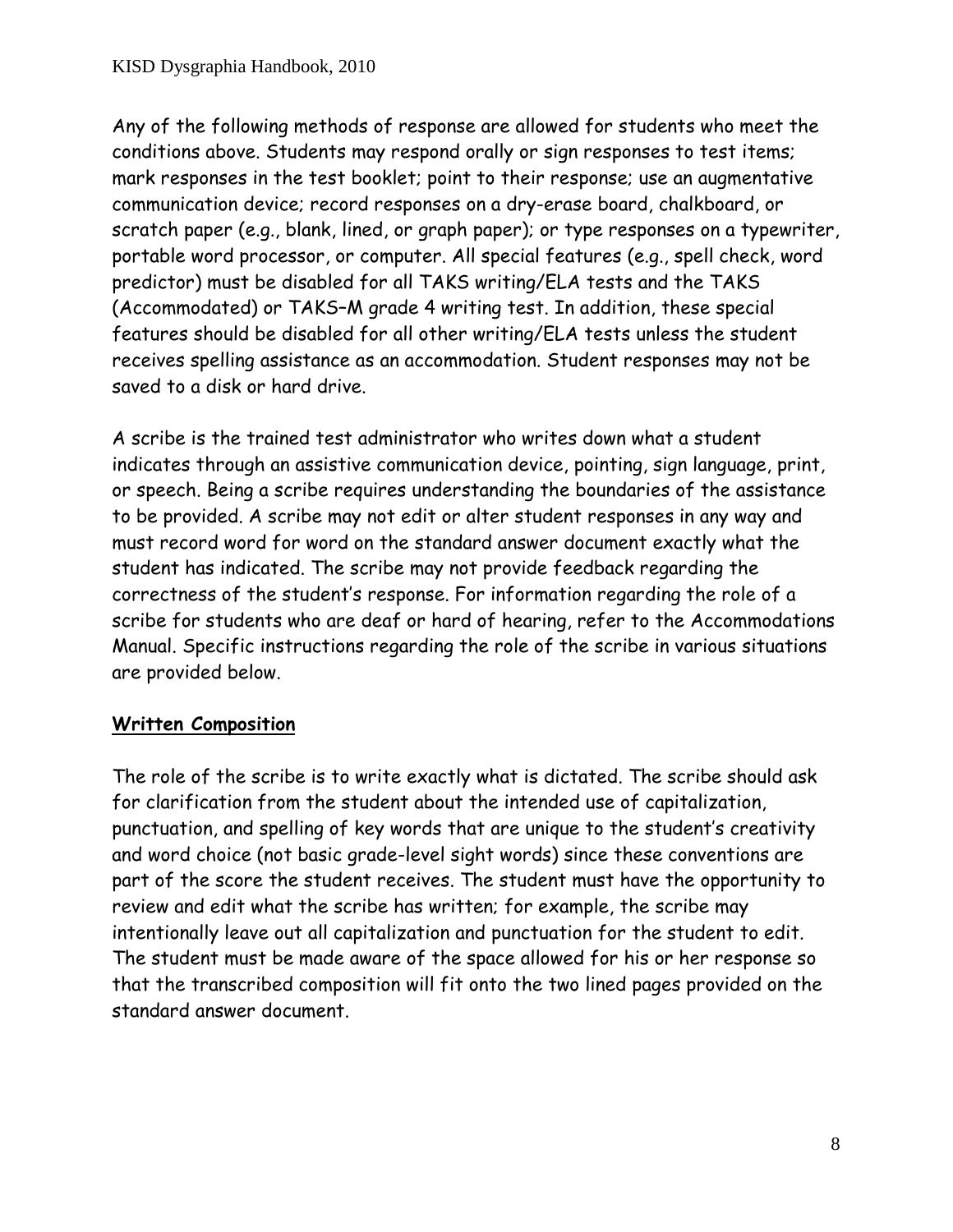#### **Open-ended Responses**

The role of the scribe is to write exactly what is dictated. The scribe is not required to ask for clarification from the student about the intended use of capitalization, punctuation, and spelling of key words since these conventions are not part of the scoring rubric used to assess students' short-answer responses. The student must be made aware of the space allowed for his or her responses so that the transcribed responses fit in the spaces provided on the standard answer document.

#### **Griddable Items**

When transcribing a student's response to a griddable item for a mathematics or science test, the student's response must fit in the spaces provided on the standard answer document. The student must be made aware of the spaces allowed for his or her response so that the transcribed response fits in the spaces provided on the standard answer document.

#### **Computation/Notes**

If the student is physically unable to record mathematical computations, the student must direct the scribe very specifically regarding all steps necessary to complete the computation (for example, digit by digit, how to align numbers, etc.). For transcription of notes during the test, the scribe must follow the student's exact instructions. This may include making notes in the margins of the test booklet or underlining phrases or words in passages. The scribe may not provide feedback regarding the correctness of any computations or relevance of any notes.

If the use of any of these accommodations is distracting to other students or compromises the security of the test, an individual administration may be required. An Accommodation Request Form is not required. (2010 TAKS General Test Administrator Manual, p. 99 – 100).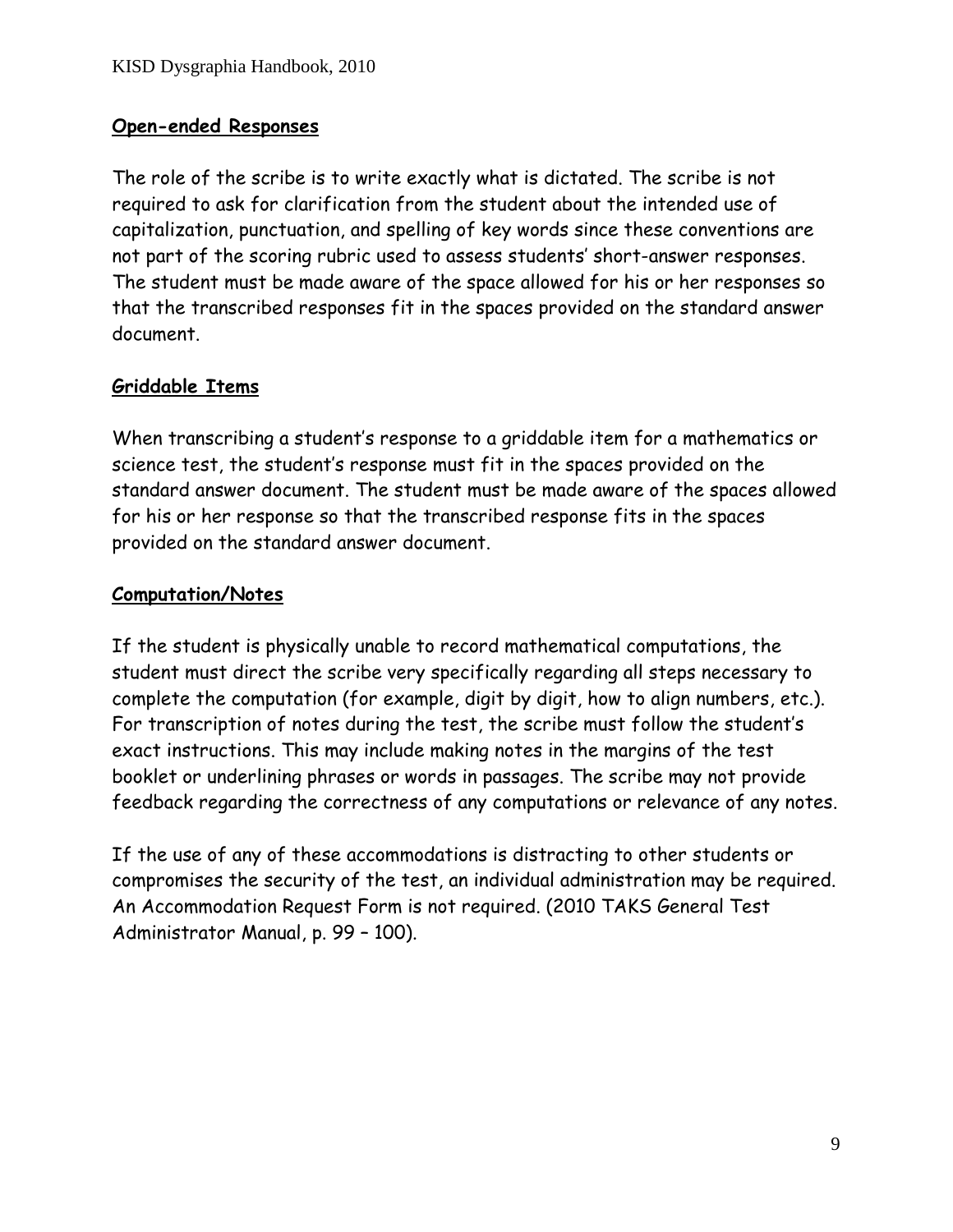# **What Are The Instructional Considerations For Students With Dysgraphia Characteristics?**

To group for instruction purposes and to plan for explicit instruction, it is important to know whether students have difficulties in:

- Handwriting only
- Spelling only
- Word reading and spelling
- Handwriting, word reading and spelling

## **What Can Teachers Do To Assist Students With Dysgraphia Characteristics?**

Use the following to select and implement strategies that would be most beneficial for a student's needs:

- 1. Experiment with chair and desk size (ensure proper height and posture).
- 2. Provide a slanted writing surface (use a 4 in. binder as a slant board).
- 3. Provide increased opportunities for activities that require one-handed manipulation (MATN, 2001) (painting, erasing, and sky-writing) to establish hand dominance.
- 4. Use an enlarged copy or one with wider margins and/or triple-spaces lines.
- 5. Color code where to stop and start on paper or use colored paper (MATN, 2001).
- 6. Experiment with different types of lined papers (raised lines, colored lines, extra space between lines, graph paper).
- 7. Use writing instruments that are easier to handle or grasp (primary larger pencils; intermediate – mechanical pencils; weighted pencils).
- 8. Stabilize paper to prevent writing surface from moving using tape, clipboards, sticky notes, and glue sticks.
- 9. Use specialized materials to enlarge or change the shape of writing tools (different shapes of pencil grips such as Stetro, triangular, or pearshaped).
- 10. Provide both written and oral directions for the same activity.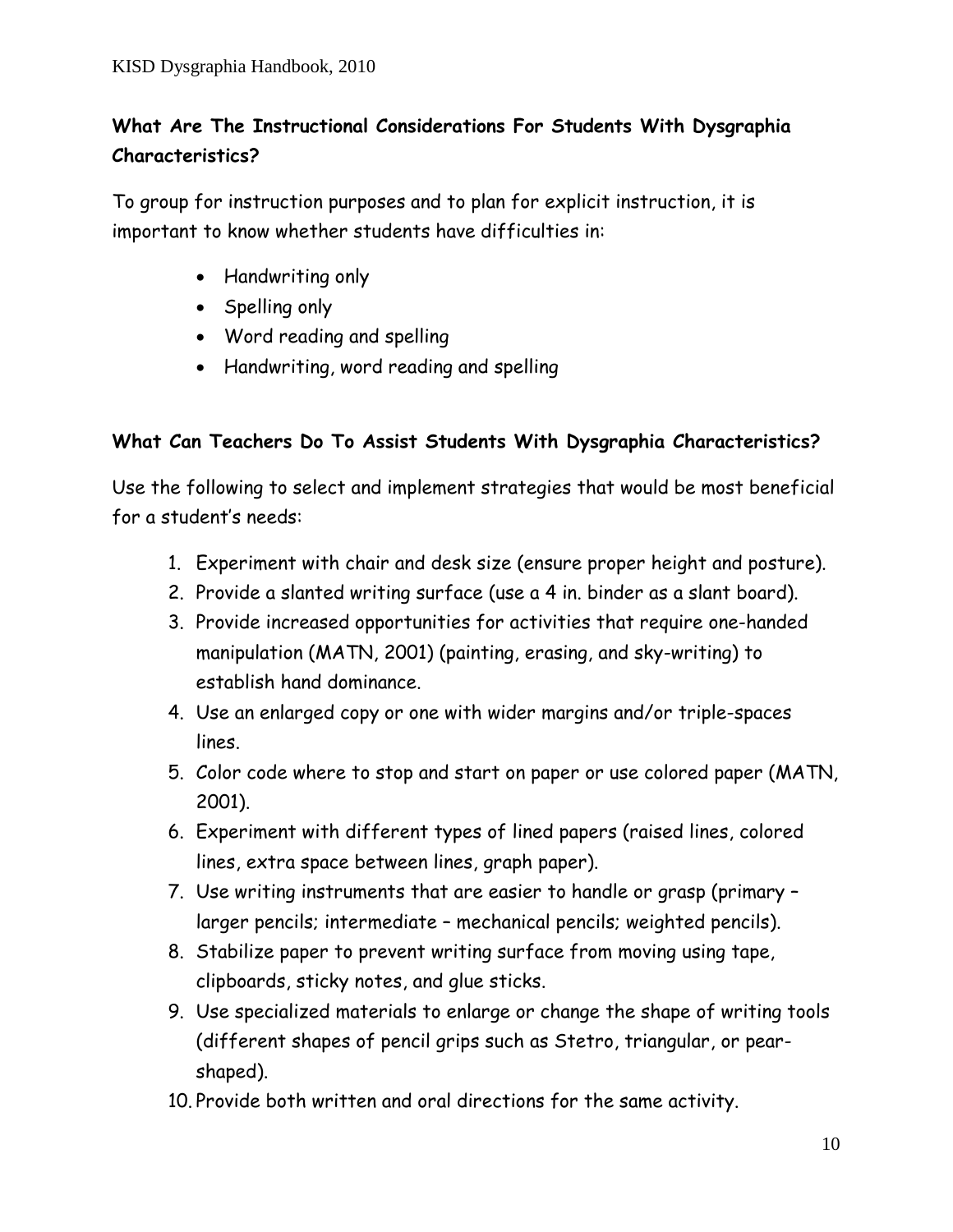#### **What Can Math Teachers Do To Help?**

- 1. Reduce workload, e.g., solve every other math problem.
- 2. Minimize the number of problems per page.
- 3. Enlarge worksheets.
- 4. Provide graph paper to keep number problems lined up allow one block for each number.
- 5. Highlight math signs, key words in math problems or instructions.

#### **What Can Reading Teachers Do To Help?**

- 1. Reduce written work (alternate using fill-in blanks, multiple choices, complete sentences, short answers) on tests and other assignments.
- 2. Allow extra time on assignments or shortening the length of the assignments.
- 3. Provide chapter outlines or teacher notes.
- 4. Story mapping.
- 5. Enlarge worksheets.

#### **What Can Spelling Teachers Do To Help?**

- 1. Practice spelling high frequency words.
- 2. Practice proofreading for spelling errors.
- 3. Teach mnemonic strategies to retain word spellings.
- 4. Word walls or create decks of cards with word commonly misspelled or organized alphabetically on, or in, a folder.
- 5. Personal spelling dictionary using alphabetized dividers.

**Special note:** Teachers can double grade assignments with spelling graded and without spelling graded (based on content only).

#### **What Can Writing Teachers Do To Help?**

- 1. Provide classroom charts that specify tasks for structuring the writing process.
- 2. Provide extra time for writing assignments.
- 3. Provide models of what writing projects should look like.
- 4. Provide checklists to prompt the use of targeted writing traits.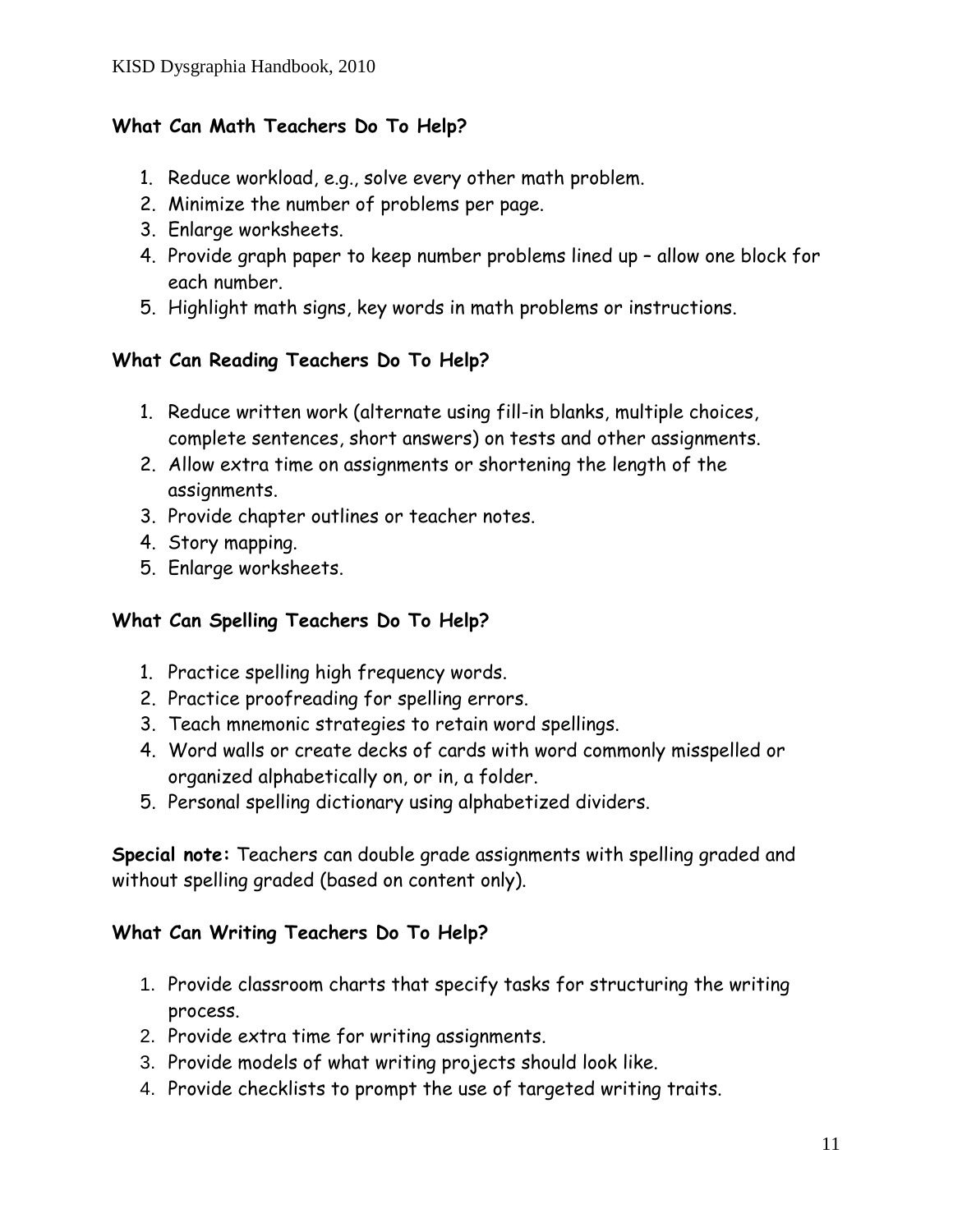5. Use highlighters or colored pencils to focus on specific conventions (e.g., parts of speech, punctuation, and capitalization).

Writing Strategies:

- A. Ideas:
	- Use literature that illustrates good ideas
	- Teach students to discriminate intriguing, interesting ideas from irrelevant or overly general ideas
	- Help struggling writers create lists of their ideas and select the best ones that provide focus and clarity
	- Teach students how to ask questions to develop ideas
- B. Organization:
	- Have students sequence the events in a story
	- Have students write 3 or 4 different endings and discuss which one is best and why
	- Model a piece of writing that has sentences with unnecessary fillers.
	- Replace "And then"; teach transition words
- C. Voice:
	- Read aloud from books that have a strong voice
	- Match writings to their intended audiences (e.g., letter to a friend, business letter)
	- Have students write an event from different perspectives e.g., (a house fire from the perspective of a child, an adult, a fireman)
	- Attach a "voice" to people in photographs
- D. Word Choice:
	- Word walls of favorite lively words
	- Burying tired, overused words
	- Write a simple description of an object, then rewrite it with stronger words
	- Replace the verbs to make a paragraph stronger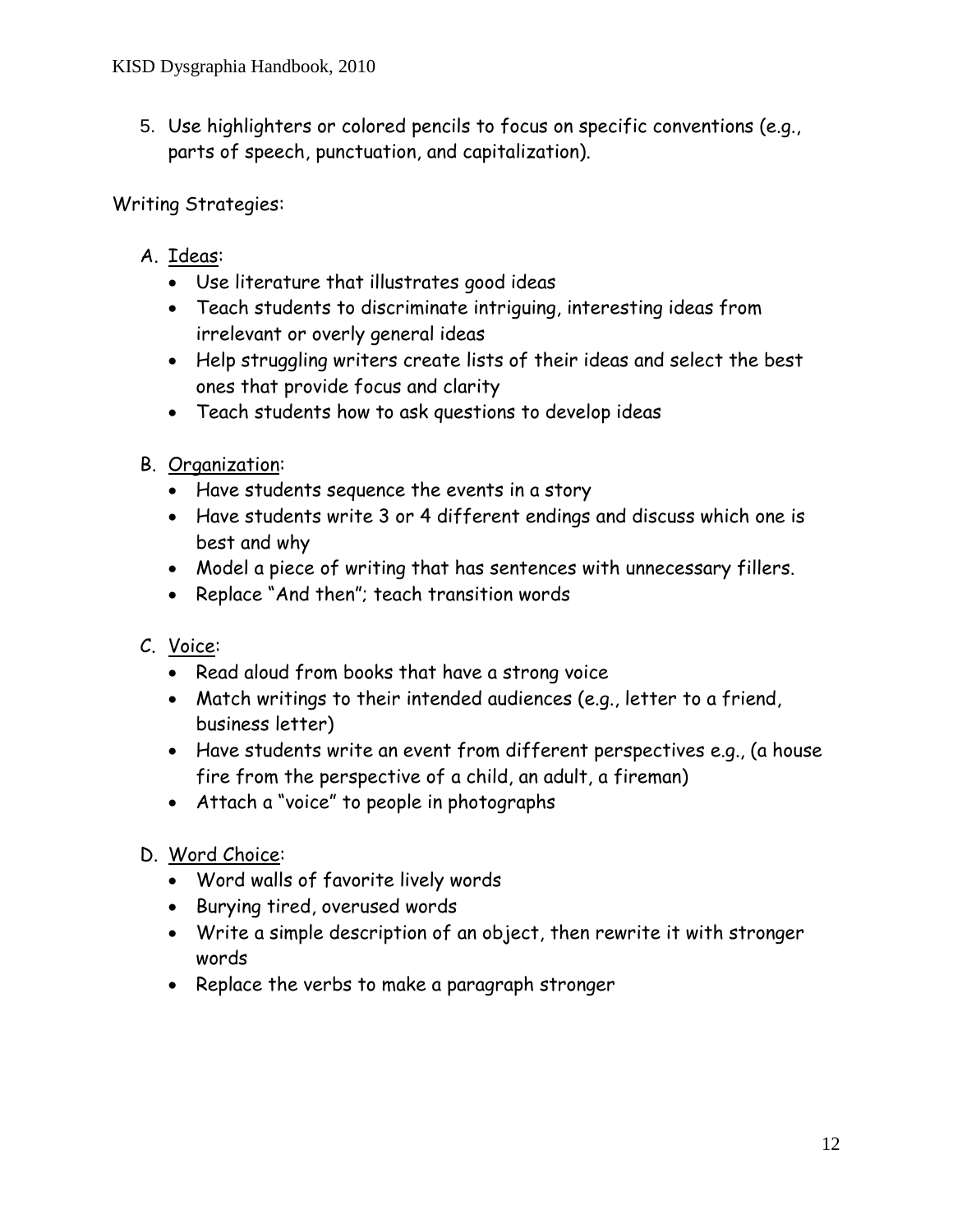- E. Sentence Fluency:
	- Have the students count the number of words in their sentences, and write the first word in each sentence to see if there is a variety of sentence beginnings.
	- Teach a variety of sentence starters
	- Teach connecting words such as "however", "therefore"
	- Use early emergent books and rewrite them to improve sentence fluency.
- F. Conventions: (Spelling, grammar, punctuation, capitalization)
	- Teach conventions based on what students need to learn given their age and ability.
	- Conventions need to be focused upon one at a time, at a minimum of 3 times per week, in short 15 minute lessons with repetition and practice.
	- Don't ask students to edit all conventions at once
	- Students below 4th grade need to revise one trait at a time. Struggling writers who are older than 4th grade should focus on only 2-3 traits at a time.

Resource: Spandel, V. (2001). Write Traits: 6 trait instruction and assessment. Wilmington, MA: Great Source Education Group, Houghton Mifflin.

# **What Can Parents Do To Assist Their Children With Dysgraphia Characteristics?**

#### **What are possible symptoms that parents can look for?**

- 1. Inability to use silverware properly
- 2. Has trouble with buttons and zippers
- 3. Does not learn to tie shoes
- 4. Has low tolerance towards writing
- 5. Hates to color
- 6. Has trouble connecting the dots
- 7. Does not like Legos or other small blocks
- 8. Have strong verbal skills (Spies, 2007)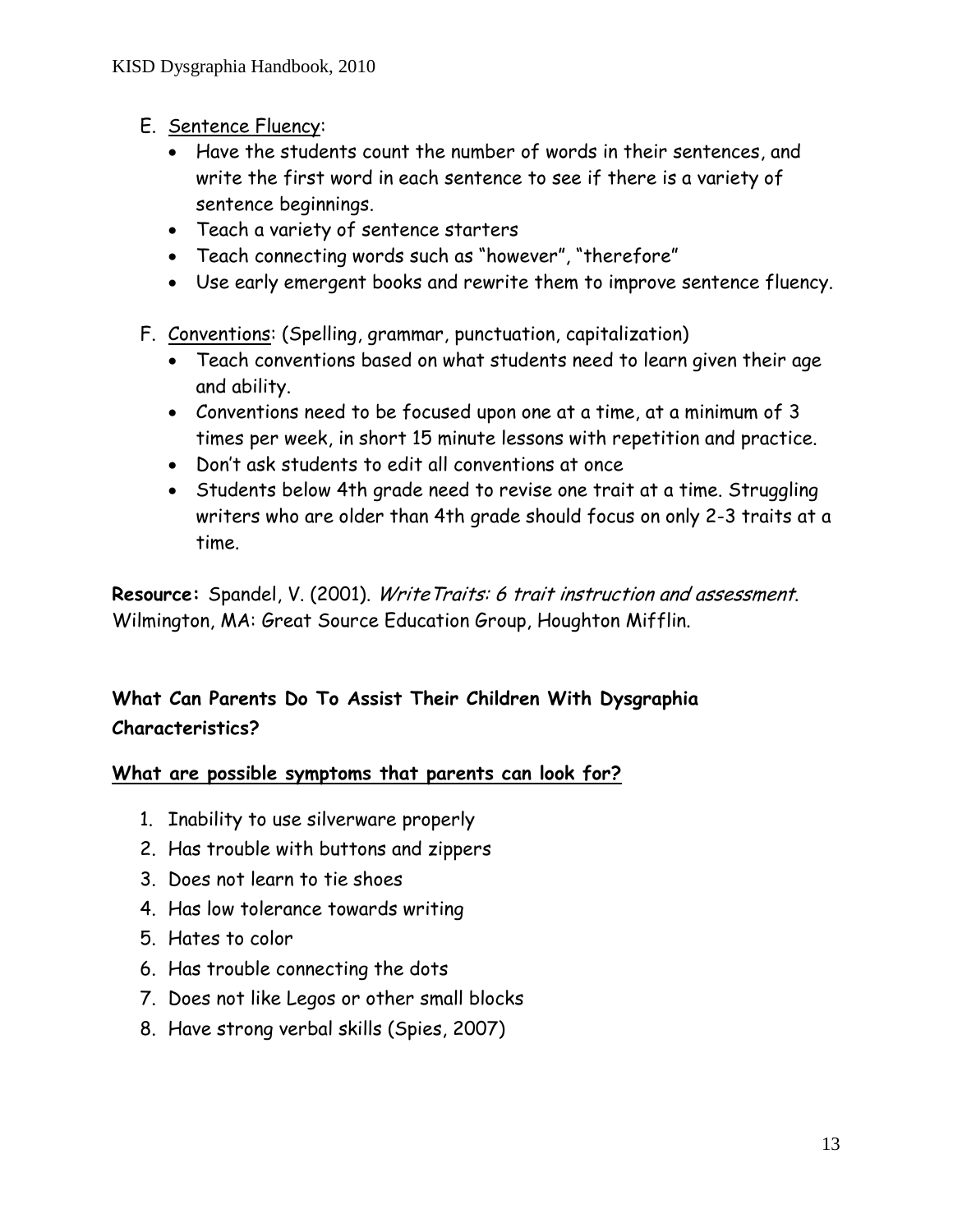#### **What kinds of activities would improve handwriting?**

- Playing with clay to build hand strength
- Using tweezers or tongs to pick up small items to help build hand strength
- Keeping lines within mazes to develop motor control
- Connecting dots and dashes to create complete letter forms (free printable handwriting sheets from [www.spellingcity.com/handwriting.html](http://www.spellingcity.com/handwriting.html) )
- Stringing beads (wooden or plastic)
- Forming letters, shapes, and designs in salt/sand trays
- Writing on vertical and horizontal spaces using a variety of materials (shaving cream on a mirror, tempera paint in a Ziploc bag and Wikki Stix)
- Involving children in hand-to-eye coordination activities such as softball, tennis, ping-pong and other bi-lateral coordination activities

After children learn to form legible letters, they could benefit from activities that help them develop letter writing automatically. The following activities are beneficial:

- Writing brief letters, thank-you notes, recipes, shopping lists, parent-child response journals, and to-do lists with or without a copy
- Solving word hunts with specific syllable or morpheme patterns
- Practice writing the alphabet or a handwriting curriculum [\(http://www.hwtears.com/educators/classroomextras](http://www.hwtears.com/educators/classroomextras) )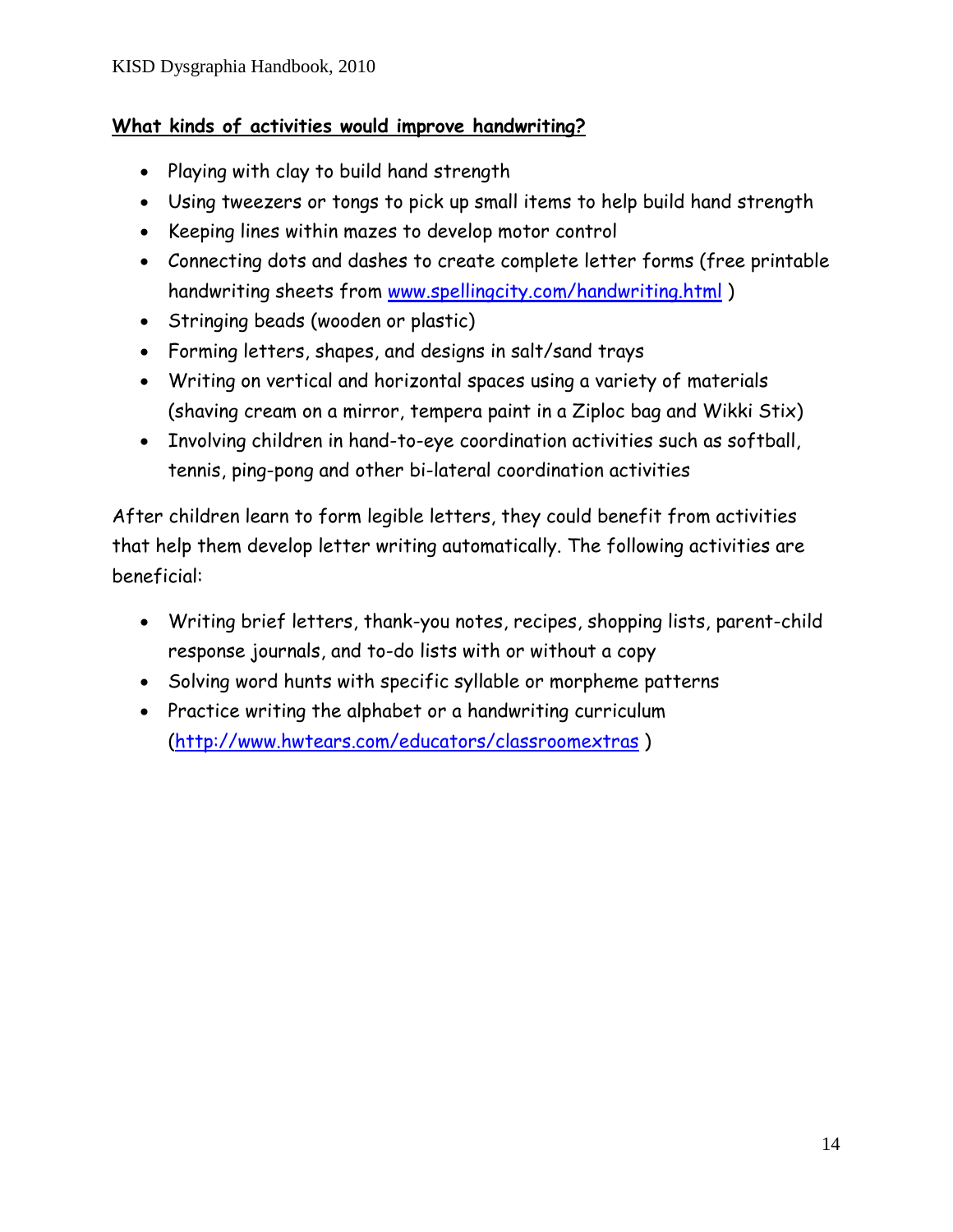#### **Dysgraphia Test Instructions Start Here**

#### **What Are The Procedures For Assessing Students With Dysgraphia?**

Materials needed for each classroom:

- Pencils without an eraser
- KISD Assessment Forms (Appendix A for  $1<sup>st</sup>$  and  $2<sup>nd</sup>$  grades, Appendix B for 3<sup>rd</sup> through 12th grades)
- A timer or stopwatch with a second hand
- One red pen or highlighter
- For Sentence Copying: The sentence to be copied needs to be printed or typed before testing and hidden from view. It will need to be revealed upon start of test. (Suggestion: could be done on SMART board or other boards).
- KISD Classroom Handwriting Data Form or KISD Individual Handwriting Data Form (Appendix C)

#### Introduction:

This pre-screening is given by each classroom teacher at the end of the year to the entire group to determine students' writing skills. The students will complete five subtests. The results will be used to make decisions about the students' writing needs. This simple process should take less than fifteen minutes to complete.

- Writing the Full Alphabet
- Sentence Copying
- Dictation Sentence
- Spelling
- Copying Shapes

#### 1. Writing the Full Alphabet

- Hand out KISD Student Handwriting Form to each student
- Ask each student to write the alphabet and continue to write the alphabet until you say 'stop'. Do not give instructions concerning upper or lower-case letters
- Time the students for one minute and then instruct them to stop
- The teacher will need to mark each student's last letter written with red pen or highlighter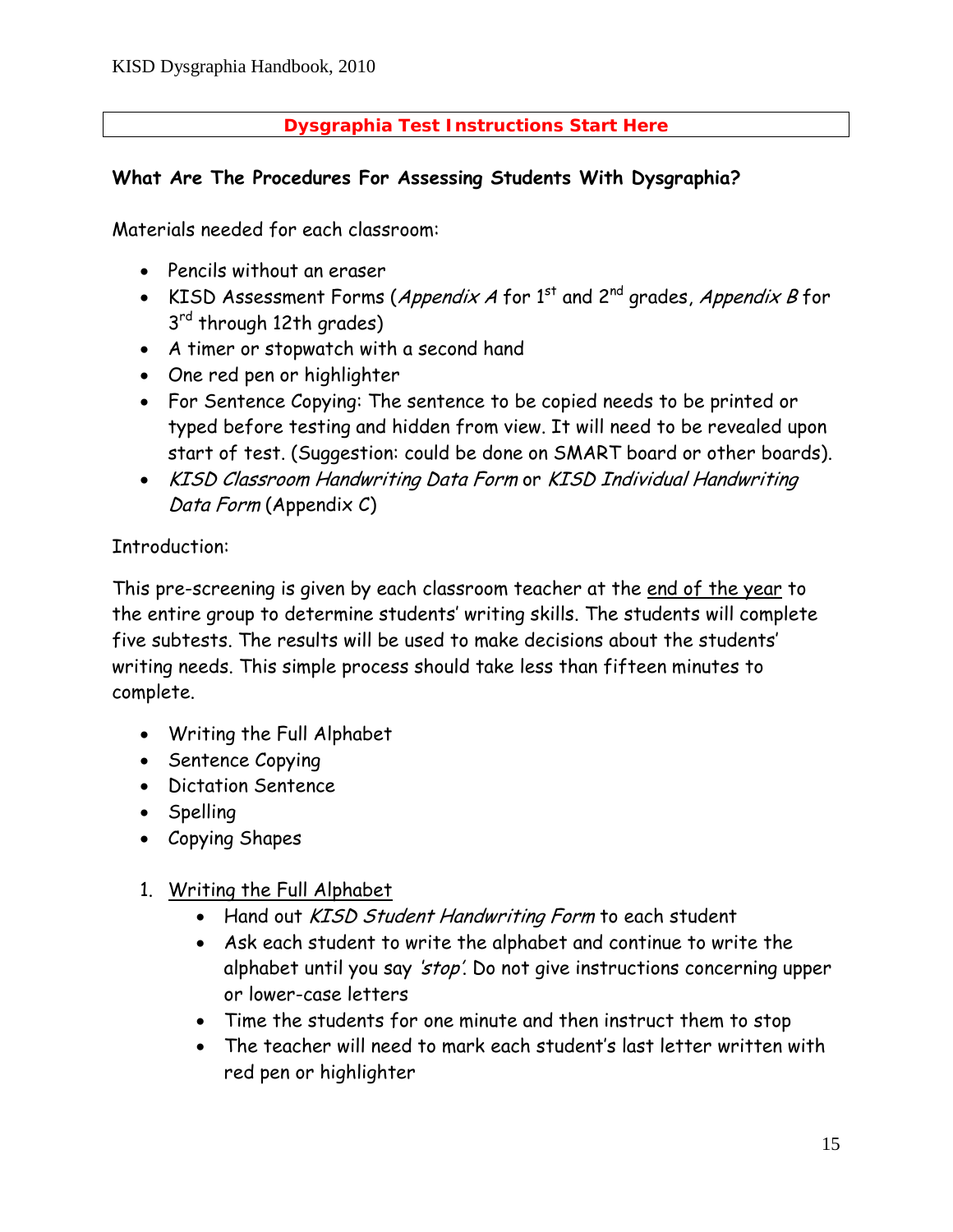- 2. Sentence Copying
	- Clearly print or type the following sentence, which could be written on the board before testing and hidden from view. It will need to be revealed upon start of test. (Suggestion: could be done on SMART board)
	- Sentence: The quick brown fox jumped over the lazy dogs
	- Ask students to copy the sentence, and continue to copy the sentence, on the KISD Student Handwriting Form until you say 'stop'
	- Observe the students writing the sentence for one full minute. If a student completes the sentence before the time is up, have the student repeat the sentence until instructed to stop
	- The teacher will need to mark each student's last letter written with red pen or highlighter

## 3. Dictation Sentence

- Tell the students they will write a sentence that you will dictate on the KISD Student Handwriting Form.
- Remind the students that they need to use their best handwriting. Do not provide a visual model of the sentence. Do not stretch or over articulate words so that the word is phonetically disassembled. The students will write as much of the sentence as they can remember. Tell students that they will not be penalized for omissions or misspellings
- Read one of the sentences listed below. Have the students repeat the sentence orally three times
	- $\circ$   $\,$  1 $^{\rm st}$  grade:  $\,$  <u>We will go on the bus to the zoo.</u>
	- $\circ$  2<sup>nd</sup> grade: **I** will eat all three hot dogs for lunch.
	- $\circ$  3<sup>rd</sup> grade: **I** have eight books about jungle animals in my classroom.
	- $\circ$  4<sup>th</sup> grade:  $\overline{I}$  found an orange pencil to write a letter to my aunt.
	- o 5<sup>th</sup> through 12<sup>th</sup> grade: Today I will go to the museum to see the Egyptian exhibit. We will study the mummies.
- Begin timing once the students begin to write the first letter of the first word. (Use your best judgment for estimating the start.) Instruct the students to continue re-writing the sentence until one minute is up.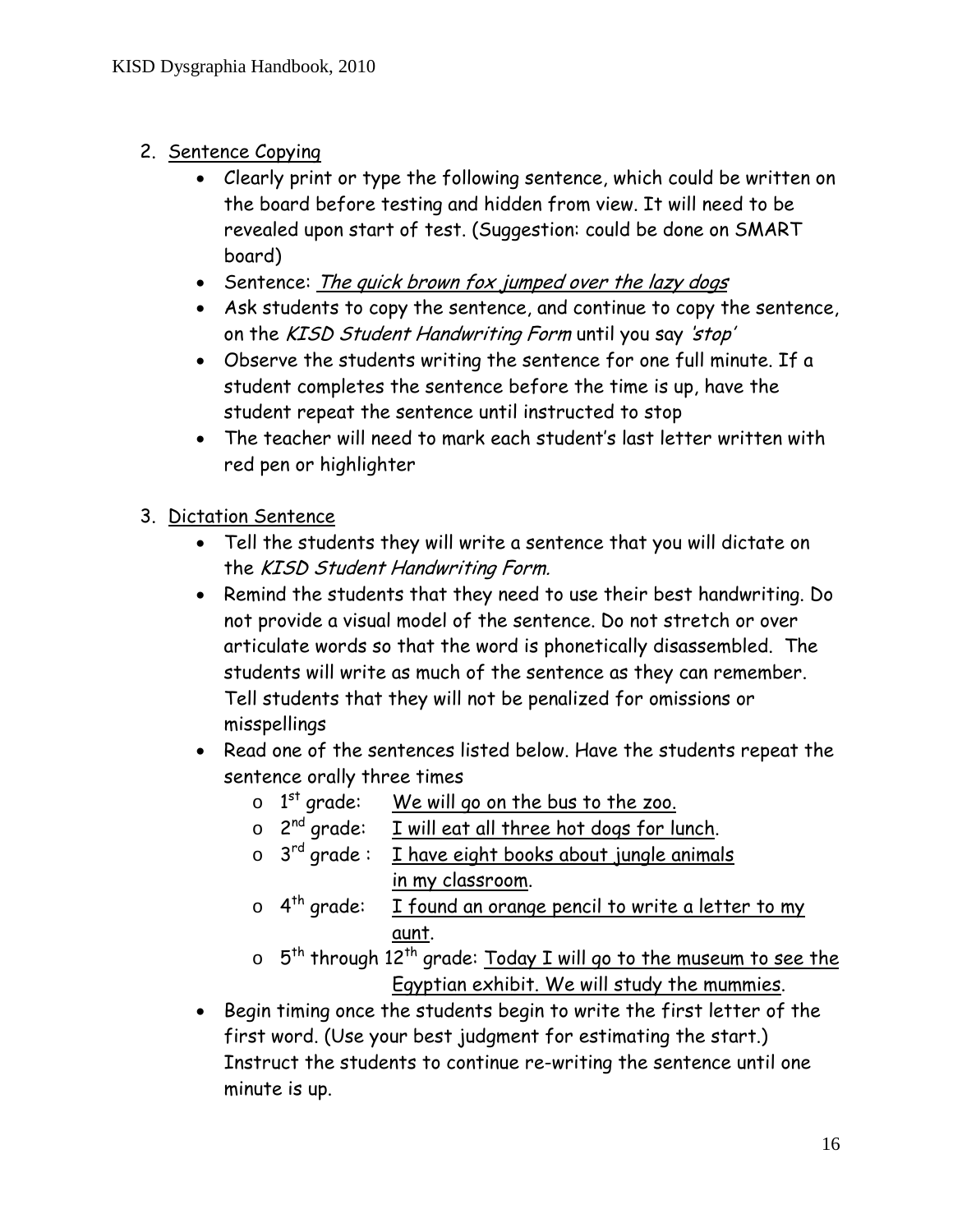- The teacher will need to mark each student's last letter written with red pen or highlighter
- 4. Spelling
	- Tell the students to spell the following words on the KISD Student Handwriting Form
	- Tell the students that you will say the spelling word, use it in a sentence, and say it again. Then the students will write the word on their form
	- Grades 1 through 2
		- 1) **Up**. He climbed up the hill. **Up**.
		- 2) **Can**. She can ride her bike. **Can**.
		- 3) **He**. He had a birthday. **He**.
		- 4) **Five**. She has five new pencils. **Five**.
		- 5) **Make**. We will make pancakes. **Make**.
	- Grades 3 through 4
		- 1) **Little**. The little girl was laughing. **Little**.
		- 2) **House**. We live in a blue house. **House**.
		- 3) **Water**. The dog drank some water. **Water**.
		- 4) **Fresh**. I ate fresh fruit. **Fresh**.
		- 5) **Saturday**. I go to the park on Saturday. **Saturday**.
	- Grades 5 through 12
		- 1) **Dollar**. My mother gave me a dollar. **Dollar**.
		- 2) **Wednesday**. On Wednesday we go to music class. **Wednesday**.
		- 3) **Copied**. I copied my assignment from the board. **Copied**.
		- 4) **Appreciate**. I appreciate the gift. **Appreciate**.
		- 5) **Hospital**. My brother is in the hospital for surgery. **Hospital**.
- 5. Copying Shapes
	- Tell the students to copy the shapes on the back of the KISD Student Handwriting Form
	- Remind the students that they need to do their best on copying the shapes. Also remind them to copy the shapes on the right side of the page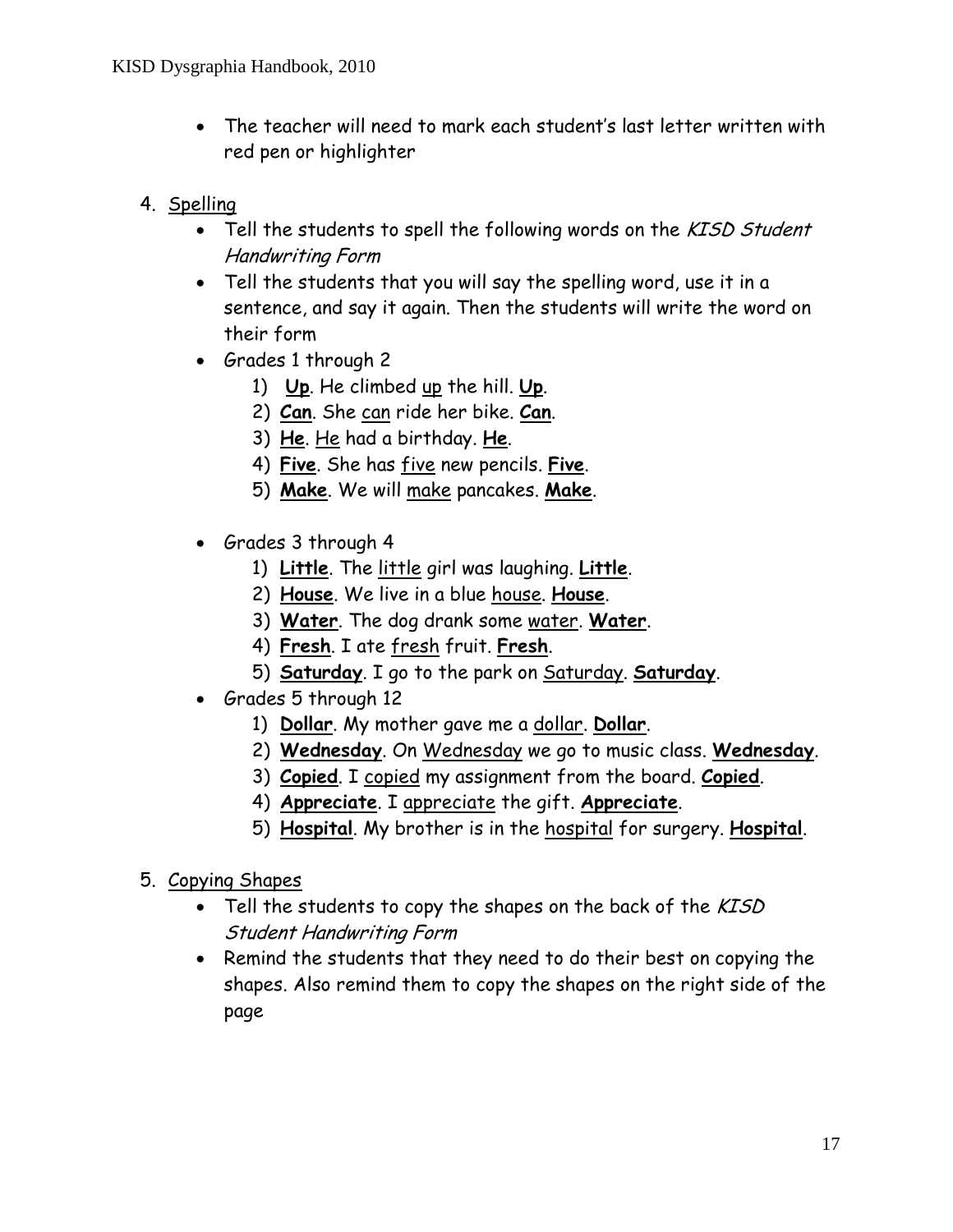#### **How do Teachers Score The Assessment?**

Directions: Once test is completed, compile data on to your KISD Classroom Handwriting Data form. (Once completed, give KISD Classroom Handwriting Data Form and KISD Student Handwriting Form to the Reading Specialist on your campus.)

- 1. Writing the Full Alphabet: Indicate on the KISD Classroom Handwriting Data form the number of letters written in one minute. Do not count or penalize the student for omitted or incorrect letters. Divide the letters written per minute by 5 to obtain a gross word per minute rate (WPM). Example: A b c d e f k l mo qr st v = 15 letters per minute or 3 WPM.
- 2. Sentence Copying: Indicate on your KISD Classroom Handwriting Data Form the number of letters written in one minute. Do not count or penalize the student for omitted or incorrect letters. Divide the letters written per minute by 5 to obtain a gross word per minute rate (WPM). Example: The quick brown fox = 16 letters per minute or 3.2 WPM.
- 3. Dictation Sentence: Indicate on your KISD Classroom Handwriting Data Form the number of letters written in one minute. Do not count spaces or penalize the students for omitted or incorrect letters. Divide the letters written per minute by 5 to obtain a gross word per minute rate (WPM). Example: I hav ate boks abot jugel = 20 letters per minute or 4 WPM.
- 4. Spelling: Indicate on your KISD Classroom Handwriting Data Form the number of words spelled correctly. Example: 1/5 for one word spelled correctly or 4/5 for four words spelled correctly.
- 5. Copying Shapes: Indicate on your KISD Classroom Handwriting Data form the number of items below that the student accomplishes. Answer "yes" or "no" to each of the following criteria:
	- 3 out of 5 shapes are copied correctly. The shapes should not have "ears" at the corners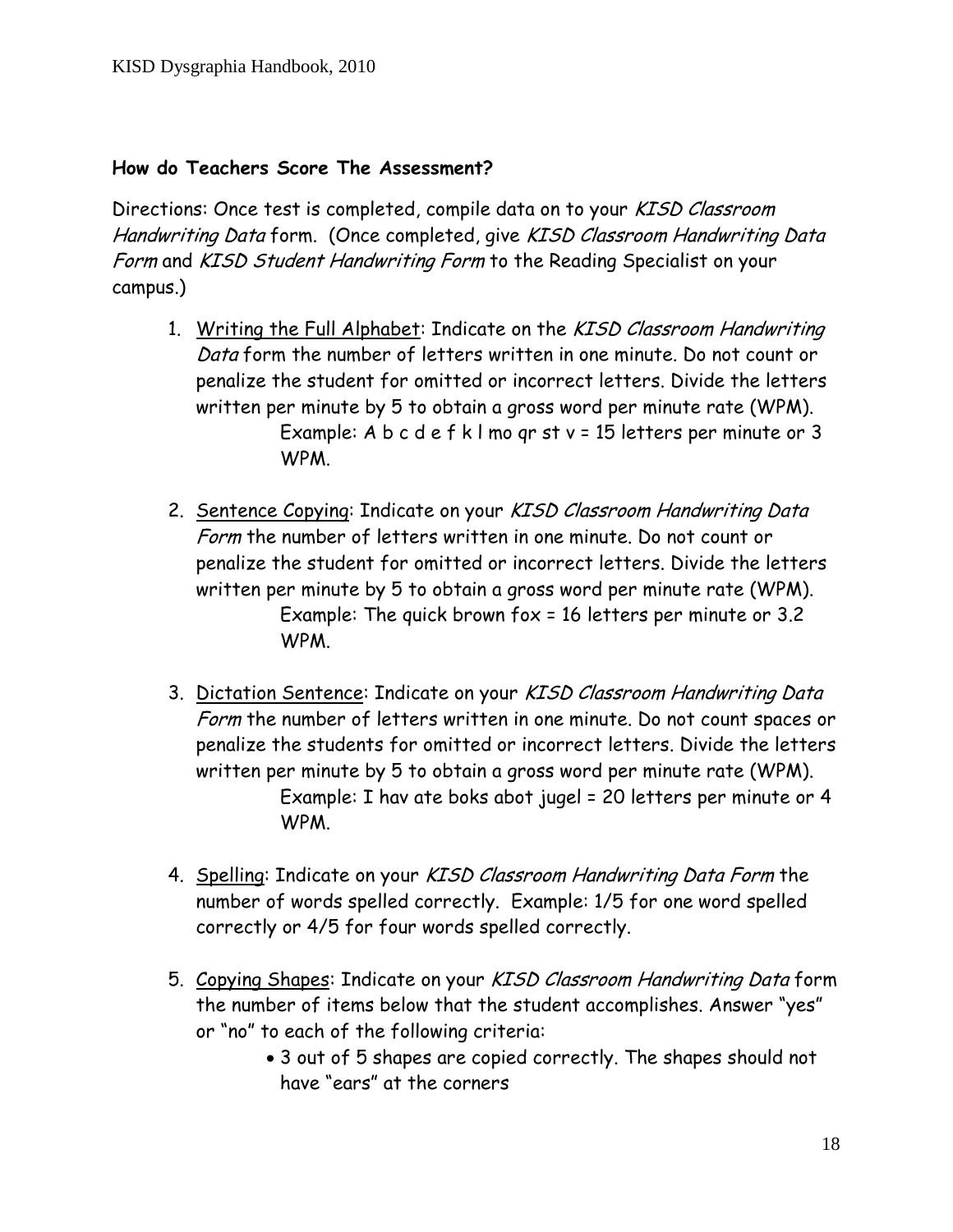- 3 out of 5 shapes are not reversed
- 3 out of 5 shapes are drawn within the space provided
- 3 out of 5 shapes do not have changes or scratch outs
- 3 out of 5 shapes are completed

Example: If you can answer "yes" to 4 out of 5 criteria, the score will  $be = 4/5.$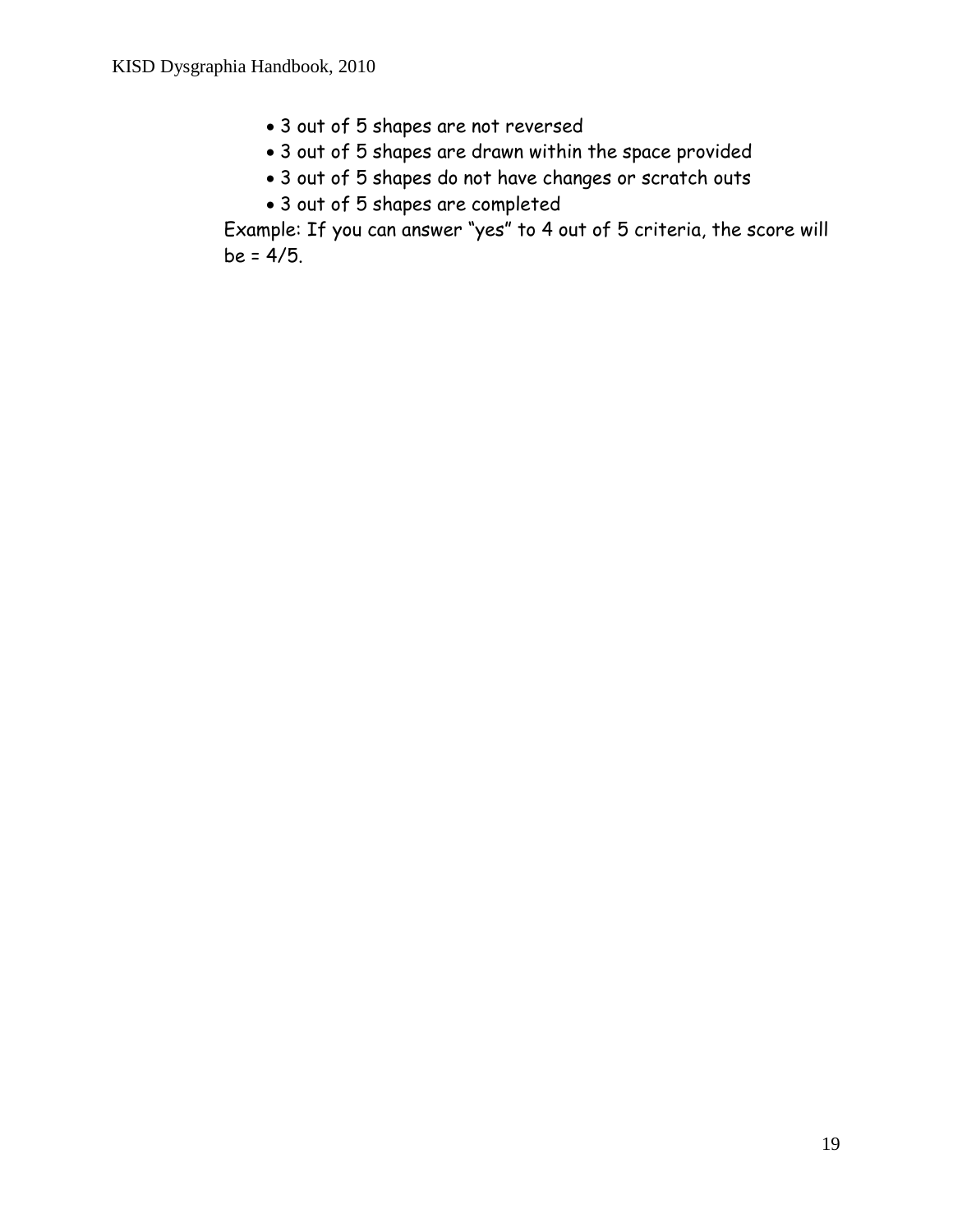#### **How Do Teachers Analyze The Students' Handwriting Results?**

**Directions -** Each subtest needs to meet the following criteria:

| Grade 1: | Subtest 1 through $3 = 5$ WPM each  |
|----------|-------------------------------------|
|          | Subtest 4 and 5 = 3 out of 5 each   |
| Grade 2: | Subtest 1 through $3 = 6$ WPM each  |
|          | Subtest 4 and 5 = 3 out of 5 each   |
| Grade 3: | Subtest 1 through $3 = 7$ WPM each  |
|          | Subtest 4 and $5 = 3$ out of 5 each |
| Grade 4: | Subtest 1 through 3 = 9 WPM each    |
|          | Subtest 4 and $5 = 3$ out of 5 each |

If the student does not meet the criteria of 3 out of the 5 subtests in their grade level, further data should be collected to submit to the committee of knowledgeable persons (SAT). The following tests or screenings are suggested:

- 1. Jordan Test for Dysgraphia. (2000), by PRO-ED, Inc.
- 2. Building Blocks Questionnaire. Adapted from: Mather, N. & Goldstein, S. (2001). Learning disabilities and challenging behaviors: A guide to intervention and classroom management. Baltimore, MD: Paul H. Brookes.
- 3. Dysgraphia Screening Checklist. (2000). The Source for Learning Disabilities. East Moline, IL: LinguiSystems, Inc.
- 4. Adapting Pencils to Computers Checklists. (See References)

**Special Note:** This screening can be utilized by any grade level to assess dysgraphia concerns that occur throughout the year. Assessment results could be analyzed by campus counselor, reading specialists, and a team or committee of knowledgeable persons (SAT).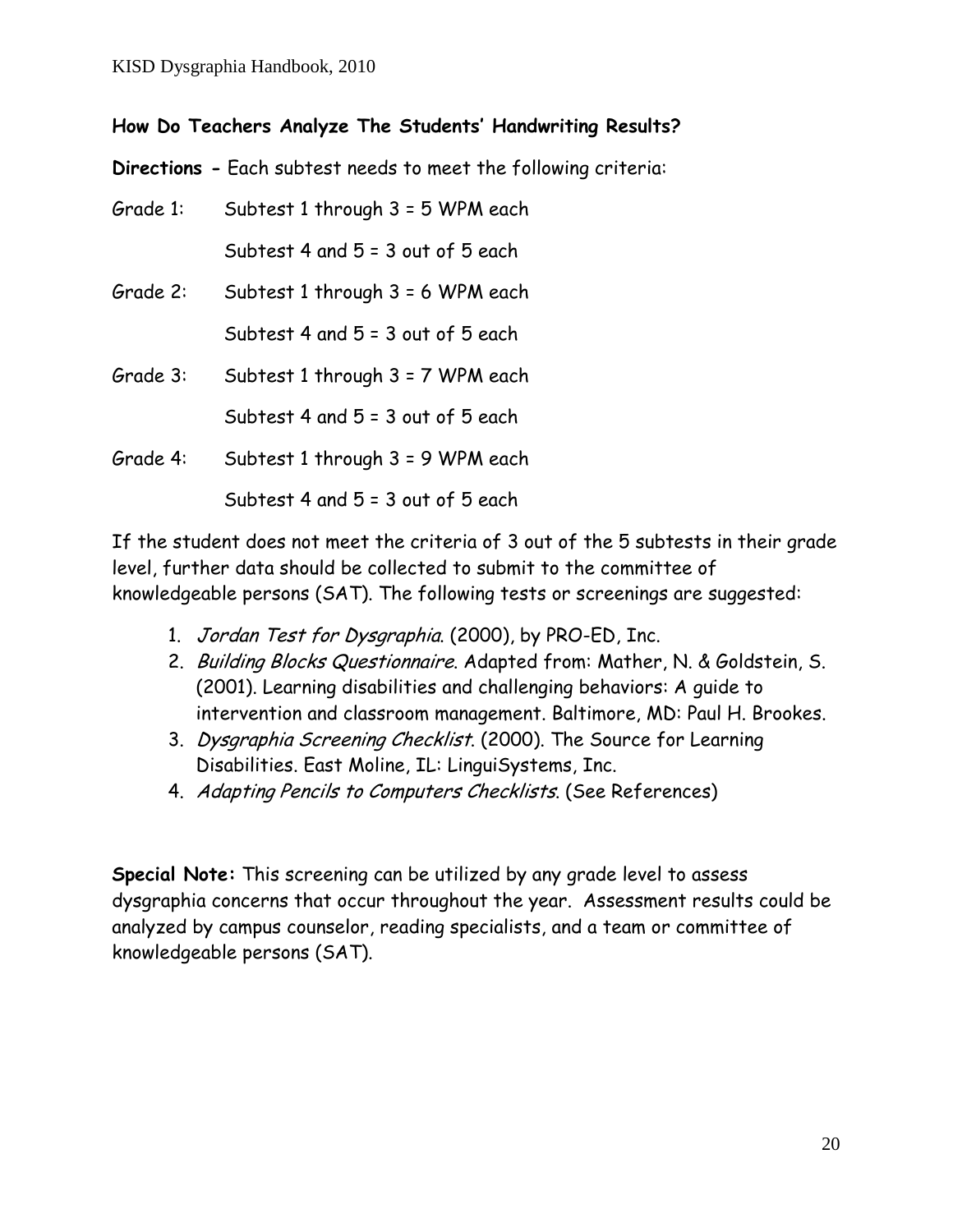### References and Resources

Berninger, V.W. & Wolf, B. J. (2009). Teaching students with dyslexia and dysgraphia. Baltimore, MD: Paul H. Brookes Publishing Co., Inc.

International Dyslexia Association. (2008). Understanding dysgraphia. Retrieved on May 6, 2010, from

http://www.interdys.org/ewebeditpro5/upload/Understanding Dysgraphia Fact S [heet\\_12-01-08.pdf](http://www.interdys.org/ewebeditpro5/upload/Understanding_Dysgraphia_Fact_Sheet_12-01-08.pdf)

Maryland Assistive Technology Network (MATN). (2001). Adapted pencils to computers: Strategies for improving writing. Retrieved on May 19, 2010 from [http://cte.jhu.edu/adapted pencils.pdf](http://cte.jhu.edu/adapted%20pencils.pdf)

National Center for Learning Disabilities (NCLD). (2009). Dysgraphia. Retrieved on May 15, 2010, from [http://www.ncld.org/ld-basics/ld-aamp-language/written](http://www.ncld.org/ld-basics/ld-aamp-language/written-expression/dysgraphia)[expression/dysgraphia](http://www.ncld.org/ld-basics/ld-aamp-language/written-expression/dysgraphia)

Richards, R. G. (1999). The source for dyslexia and dysgraphia. East Moline, IL: LinguiSystems, Inc.

Spies, K. (2007). 8 signs your child has dysgraphia. Retrieved on May 14, 2010, from

[http://www.associatedcontent.com/article/378729/8\\_signs\\_your\\_child\\_has\\_dysg](http://www.associatedcontent.com/article/378729/8_signs_your_child_has_dysgraphia.html?cat=25) [raphia.html?cat=25](http://www.associatedcontent.com/article/378729/8_signs_your_child_has_dysgraphia.html?cat=25)

West Virginia University. (2010). Dysgraphia. Retrieved May 14, 2010, from <http://www.as.wvu.edu/~scidis/dysgraphia.html>

http:/[/www.readybodies.com](http://www.readybodies.com/) (ReadyBodies, Learning Minds) for motor skills

Pen Again; retrieved August 11, 2010, from [http://penagain.com](http://penagain.com/)

JumpStart Typing (2011) Retrieved August 11, 2010, from [http://shop.knowledgeadventure.com/products/jump start-typing\\_2012.1.aspx](http://shop.knowledgeadventure.com/products/jump%20start-typing_2012.1.aspx)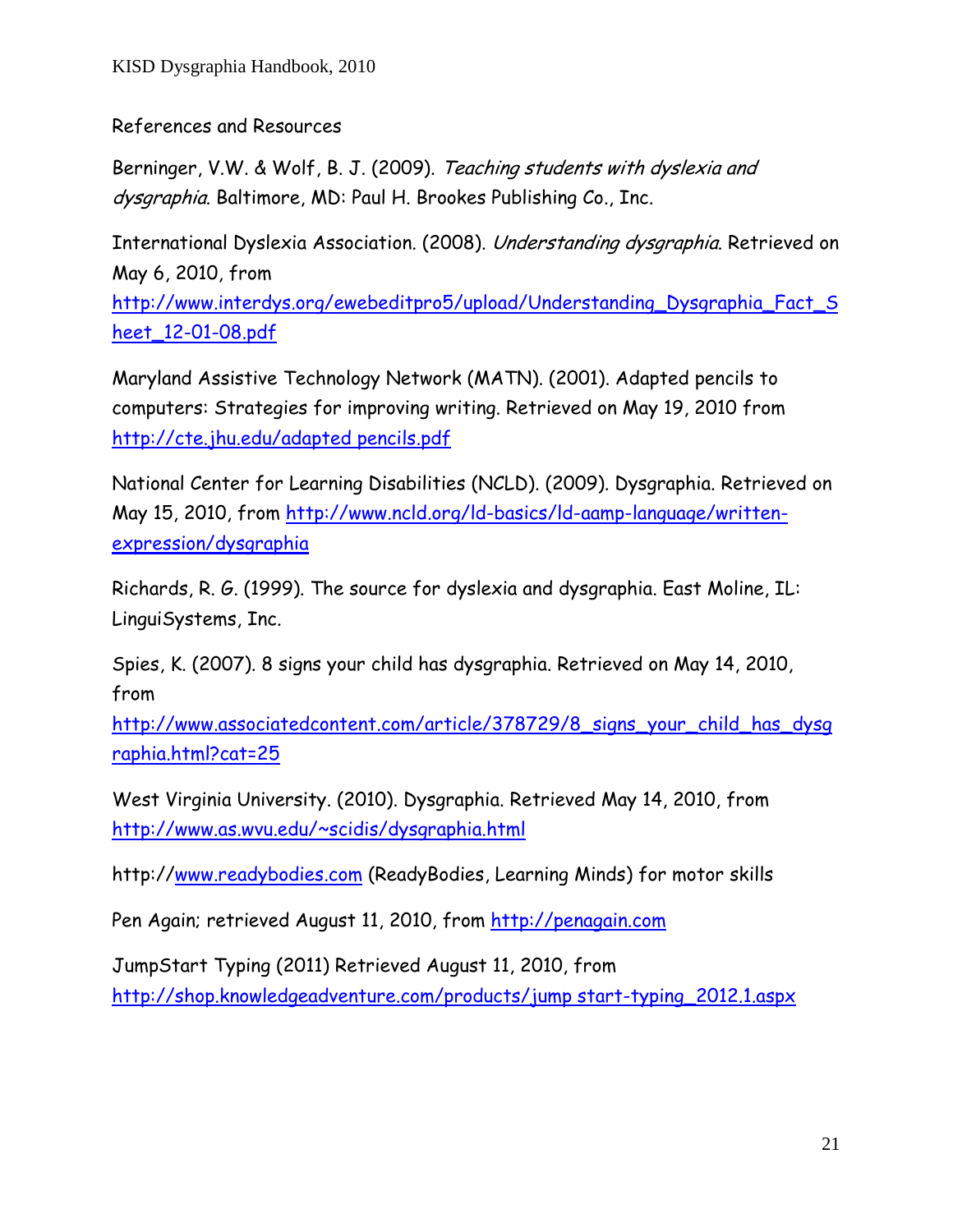## **Dysgraphia Instruction for Reading Specialist**

Students who have been identified as having characteristics of dysgraphia, will be served with supplemental handwriting and spelling instruction. Instruction provided will come from the Handwriting/Spelling Component of the Herman Method Set A (peach-colored pages of the instruction manual). The lessons should be completed in order. The Reading Specialist teacher will move at the student's pace (as quickly as possible or as slowly as needed). A Skill Mastery assessment is administered at the end of each level. The results will determine whether or not the student is ready to move forward or needs more instruction. The reading component of the Herman Method, Basic Language Skills, Reading Recovery, Slingerland, and Lexia may be used for supplemental instruction when skills are not mastered. Dysgraphia instruction should be scheduled for 20-30 minutes per day. The instruction group must be limited to three students or fewer as per direction of the Herman Method.

If the dysgraphia assessment determines the student has a weakness in copying skills, a 10-minute copying component can be integrated into the instruction time. The Story Cards from the Herman Method can be used. The Reading Specialist teacher can allow the student to choose which story he will copy. Story Cards 1-9 are recommended. Copying a story may take the student several days to complete. The Reading Specialist teacher will determine what type of pencil and writing paper best suits the student's needs (i.e. regular-ruled paper, lined-paper from the Herman Method kit, raised-line paper, etc.)

Upon completion of the Herman Method Set A, instruction can continue as needed using  $Set B$ . Once  $Set B$  is completed, the student has been given the skills needed for his academic success.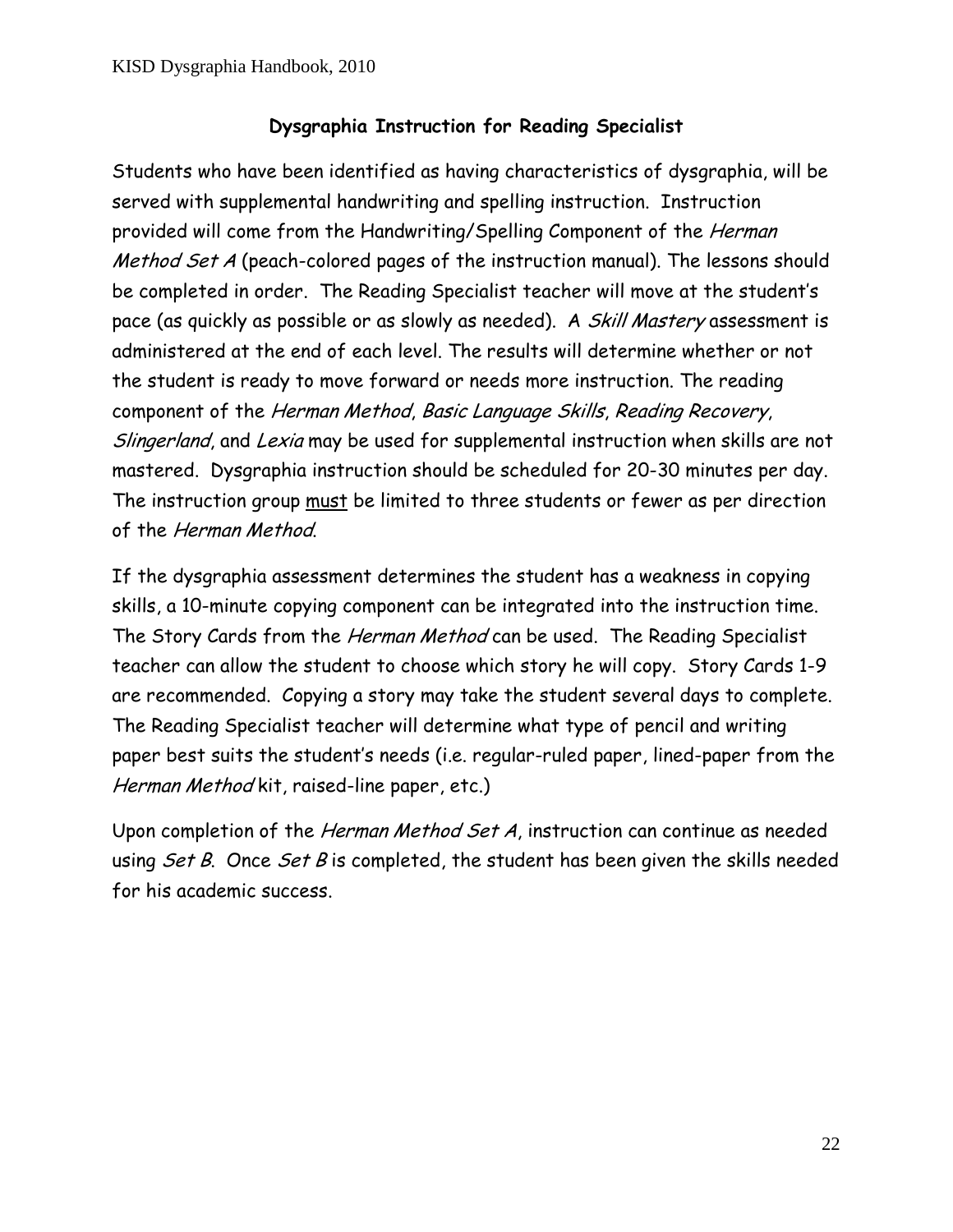# Appendix A

1st and 2<sup>nd</sup> Grade KISD Student Handwriting Form

| Student's Name:            | Date:______________ |
|----------------------------|---------------------|
| Writing the Full Alphabet: |                     |
|                            |                     |
|                            |                     |
|                            |                     |
|                            |                     |
|                            |                     |
|                            |                     |
| Sentence Copying:          |                     |
|                            |                     |
|                            |                     |
|                            |                     |
|                            |                     |
|                            |                     |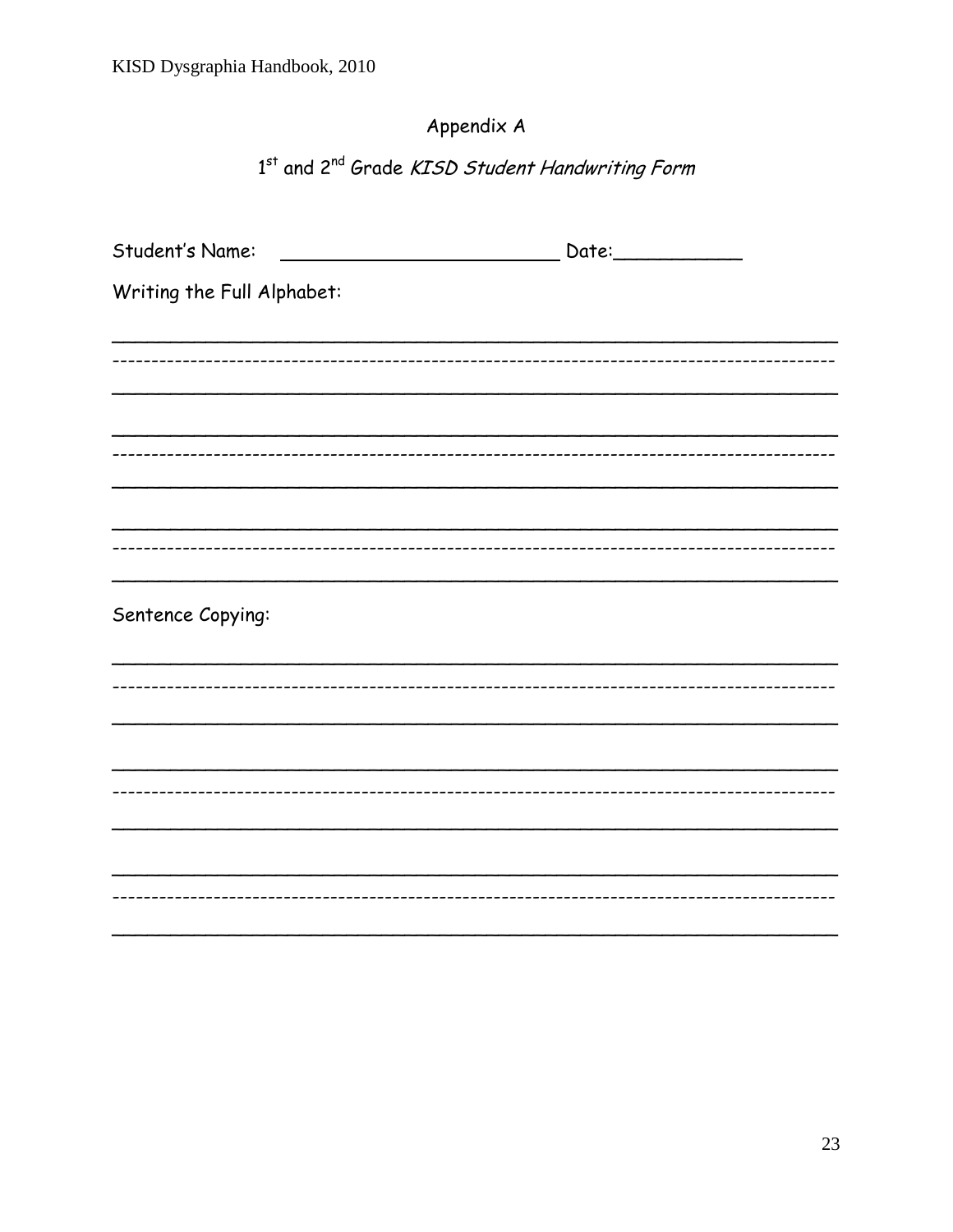Student's Name: Dictation Sentence: 

# Spelling:

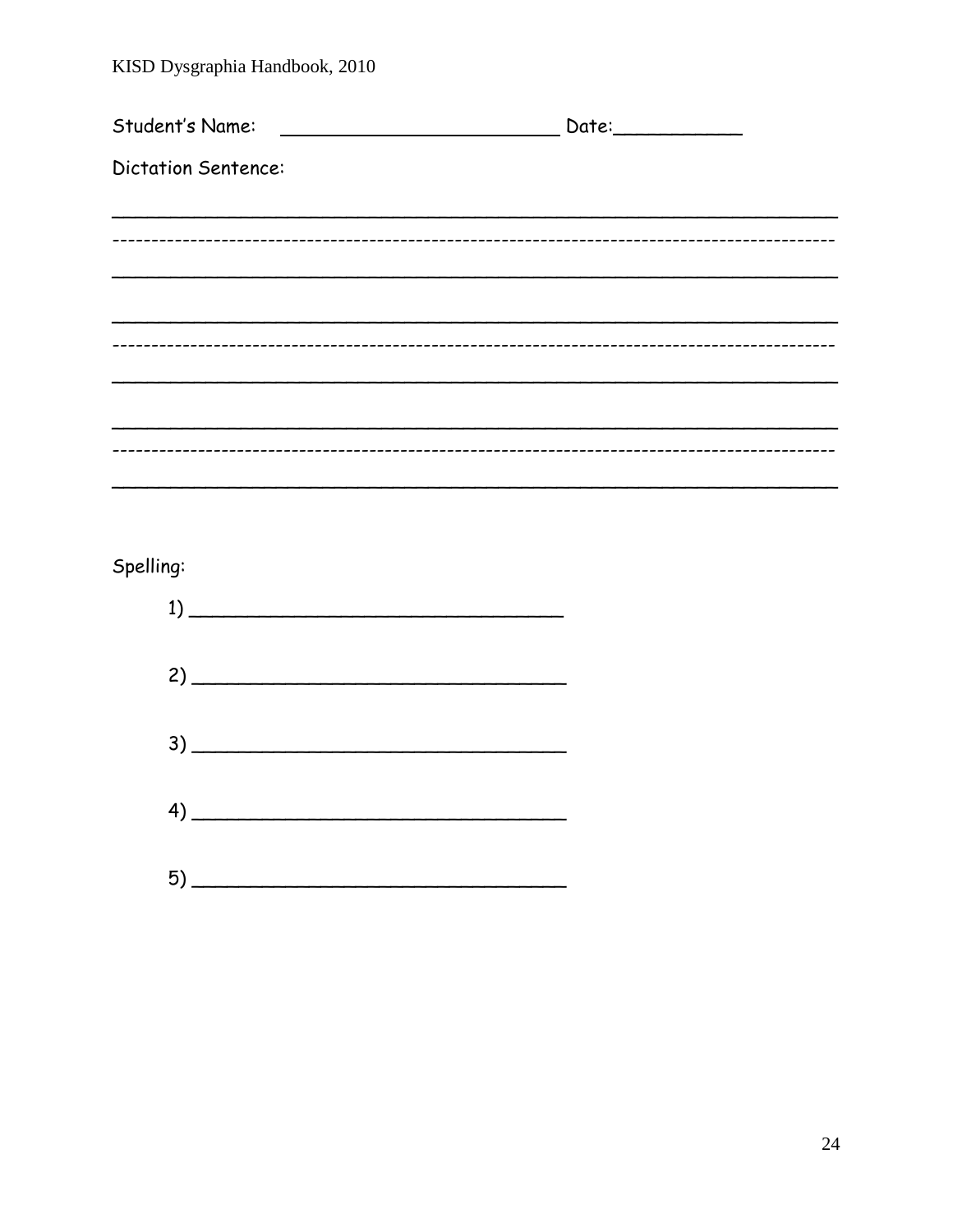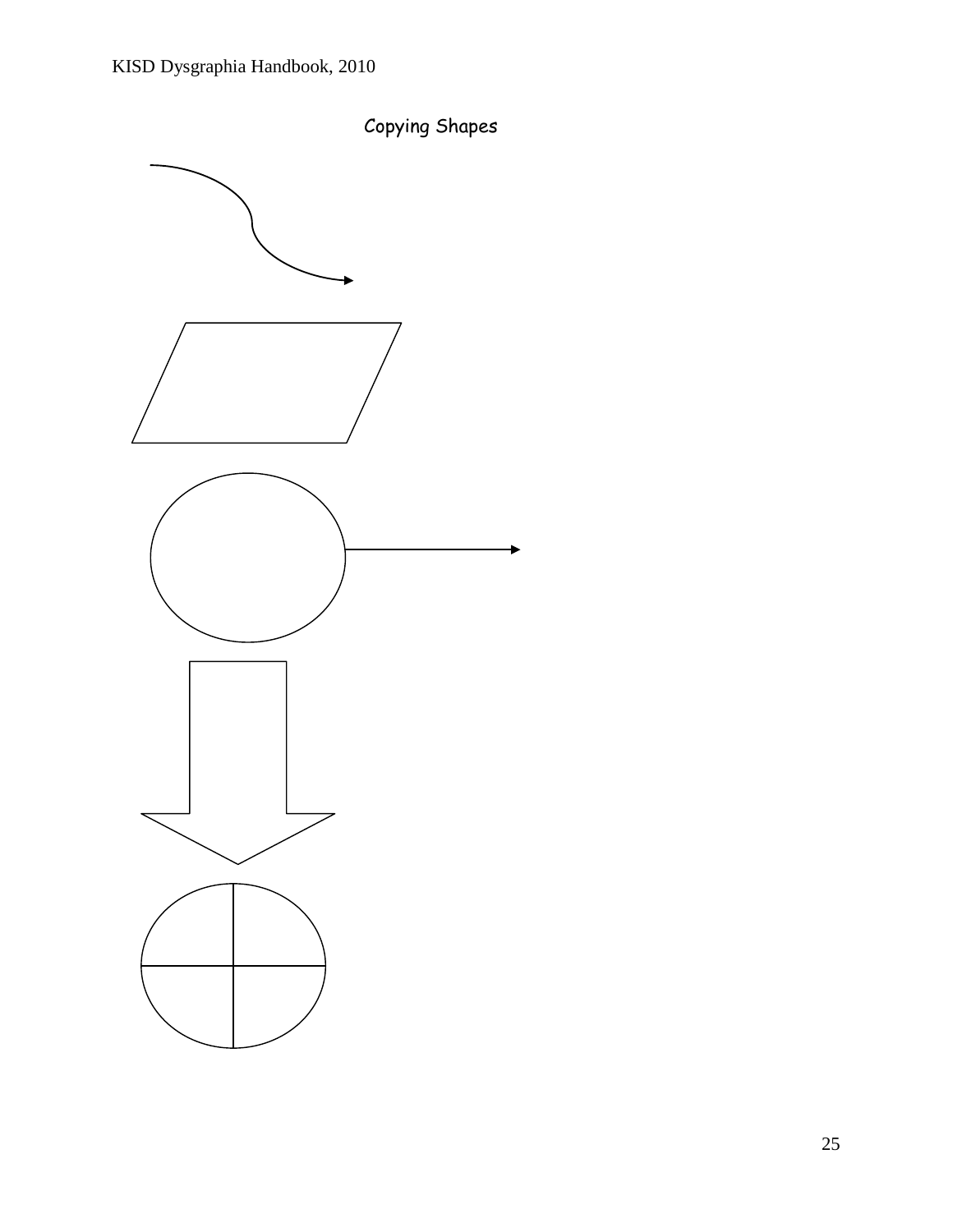# Appendix B

3rd through 12<sup>th</sup> Grade KISD Student Handwriting Form

|                            | Date: |
|----------------------------|-------|
| Writing the Full Alphabet: |       |
|                            |       |
|                            |       |
| Sentence Copying:          |       |
|                            |       |
|                            |       |
| <b>Dictation Sentence:</b> |       |
|                            |       |
|                            |       |
| Spelling:                  |       |
| 1)                         |       |
| 2)                         |       |
| 3)                         |       |
| 4)                         |       |
| 5)                         |       |
|                            |       |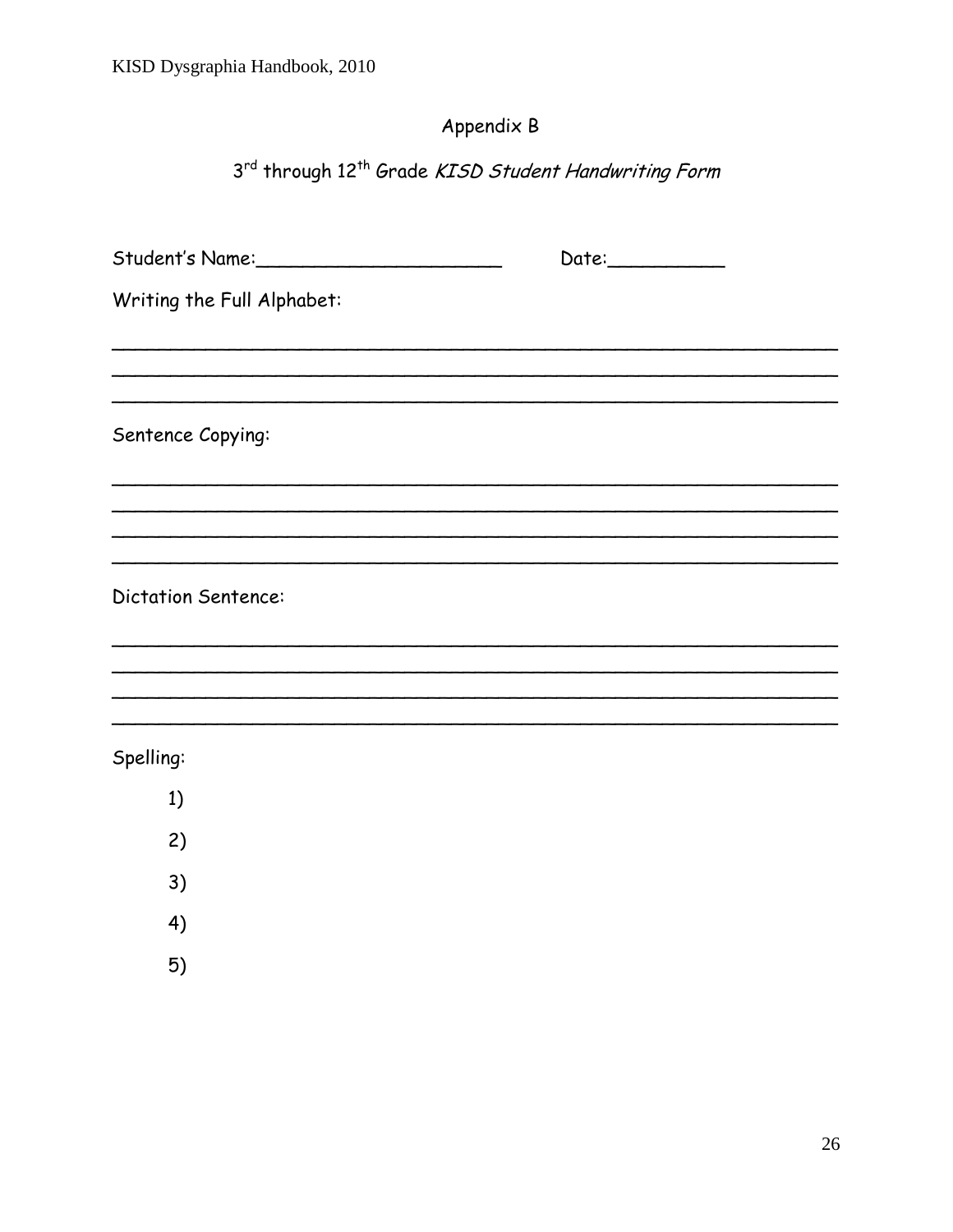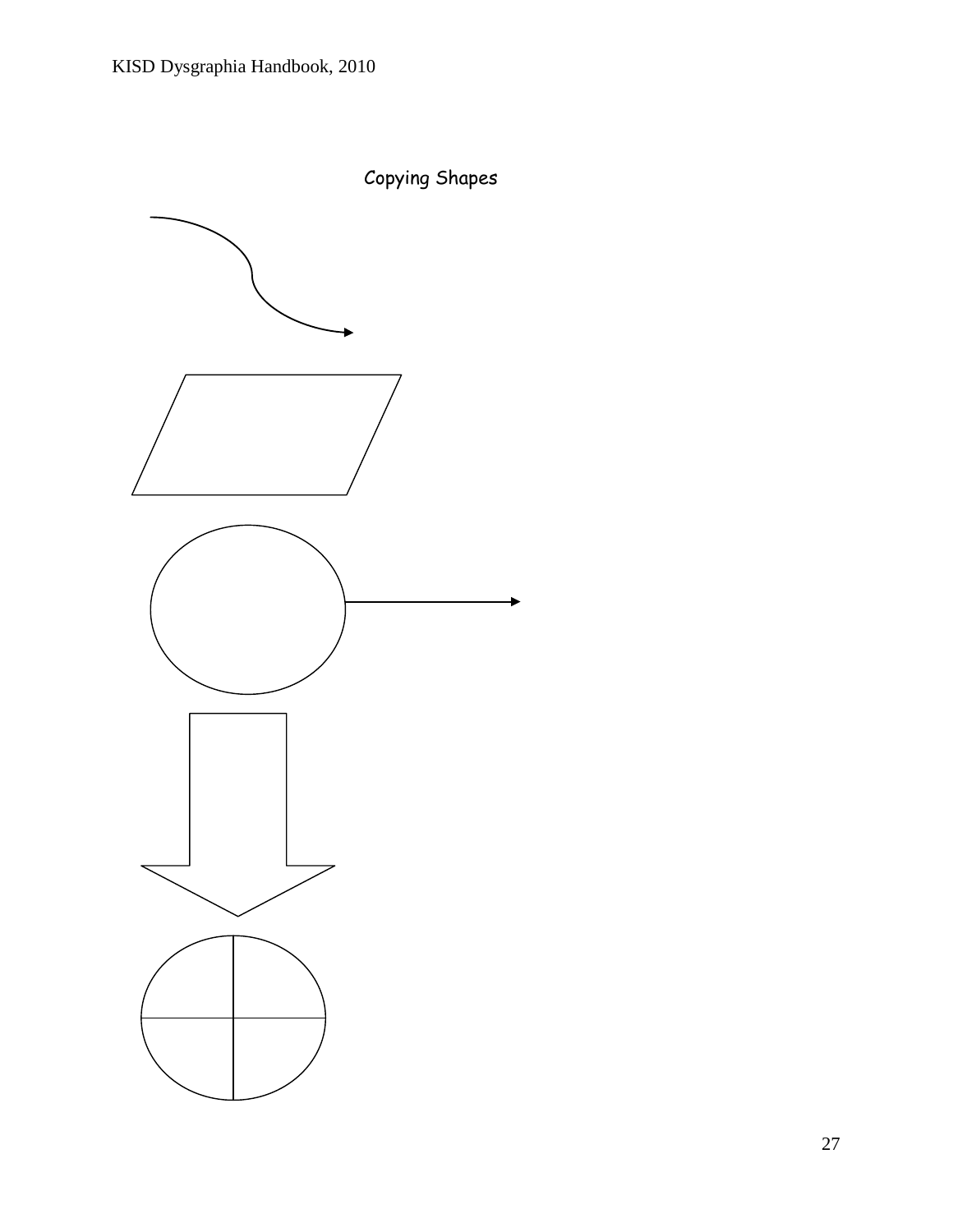# Appendix C

## KISD Classroom Handwriting Data Form

Teacher's Name: \_\_\_\_\_\_\_\_\_\_\_\_\_\_\_\_\_\_\_\_\_\_\_\_\_\_\_\_\_\_\_\_\_\_\_\_\_\_\_\_\_\_

| Student's Name | Alphabet<br><b>WPM</b> | Sentence<br>Copying<br><b>WPM</b> | Dictation<br><b>WPM</b> | No. of Words<br>Spelled<br>Correctly | Copying<br>Shapes<br>Criteria | Reading<br>Specialist<br>Analysis |
|----------------|------------------------|-----------------------------------|-------------------------|--------------------------------------|-------------------------------|-----------------------------------|
|                |                        |                                   |                         |                                      |                               |                                   |
|                |                        |                                   |                         |                                      |                               |                                   |
|                |                        |                                   |                         |                                      |                               |                                   |
|                |                        |                                   |                         |                                      |                               |                                   |
|                |                        |                                   |                         |                                      |                               |                                   |
|                |                        |                                   |                         |                                      |                               |                                   |
|                |                        |                                   |                         |                                      |                               |                                   |
|                |                        |                                   |                         |                                      |                               |                                   |
|                |                        |                                   |                         |                                      |                               |                                   |
|                |                        |                                   |                         |                                      |                               |                                   |
|                |                        |                                   |                         |                                      |                               |                                   |
|                |                        |                                   |                         |                                      |                               |                                   |
|                |                        |                                   |                         |                                      |                               |                                   |
|                |                        |                                   |                         |                                      |                               |                                   |
|                |                        |                                   |                         |                                      |                               |                                   |
|                |                        |                                   |                         |                                      |                               |                                   |
|                |                        |                                   |                         |                                      |                               |                                   |
|                |                        |                                   |                         |                                      |                               |                                   |
|                |                        |                                   |                         |                                      |                               |                                   |
|                |                        |                                   |                         |                                      |                               |                                   |
|                |                        |                                   |                         |                                      |                               |                                   |
|                |                        |                                   |                         |                                      |                               |                                   |
|                |                        |                                   |                         |                                      |                               |                                   |
|                |                        |                                   |                         |                                      |                               |                                   |
|                |                        |                                   |                         |                                      |                               |                                   |
|                |                        |                                   |                         |                                      |                               |                                   |
|                |                        |                                   |                         |                                      |                               |                                   |
|                |                        |                                   |                         |                                      |                               |                                   |
|                |                        |                                   |                         |                                      |                               |                                   |